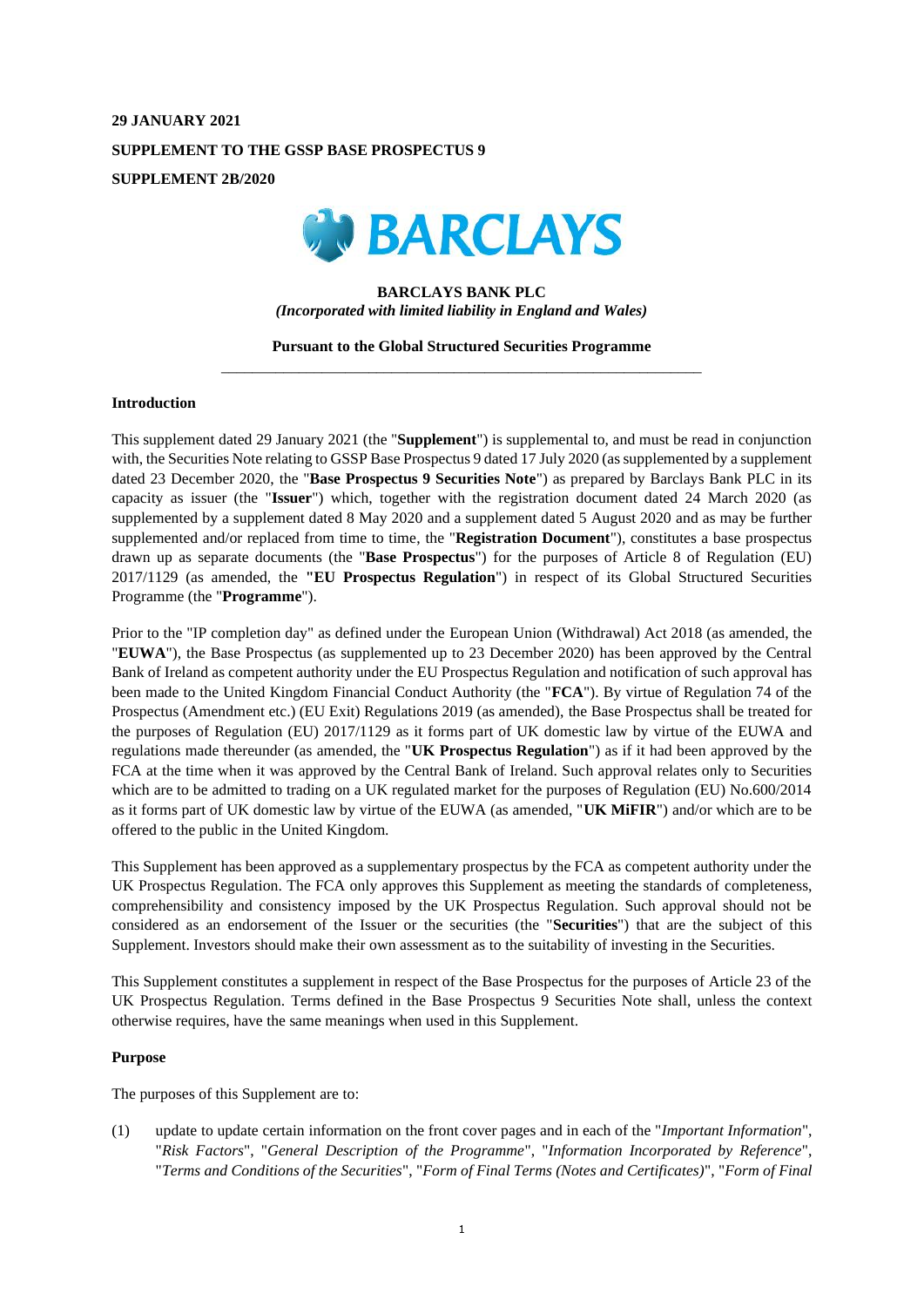*Terms (Exercisable Certificates)*", "*Taxation*", "*Purchase and Sale*", "*Important Legal Information*" and "*General Information*" sections of the Base Prospectus 9 Securities Note following the passage of "IP completion day" as defined under the EUWA; and

(2) amend (i) the section entitled "*Description of the Barclays Mutual Fund Indices*" of the Base Prospectus 9 Securities Note to update the description of how the index level in respect of certain Barclays Indices is calculated, and (ii) each of the sections entitled "*Form of Final Terms (Notes and Certificates)*" and "*Form of Final Terms (Exercisable Certificates)*" of the Base Prospectus 9 Securities Note to make conforming changes to information relating to such Barclays Indices.

# **Updates, amendments and supplements**

## **A) Amendments to the front cover pages**

The front cover pages of the Base Prospectus 9 Securities Note shall be amended by:

(i) deleting the subsection entitled "*What is this document?*" on page 1 of the Base Prospectus 9 Securities Note in its entirety and replacing it with the following text:

## "**What is this document?**

This securities note (the "**Securities Note**" or the "**Document**"), together with the Registration Document (as described below), constitutes a base prospectus drawn up as separate documents (the "**Base Prospectus**") for the purposes of Article 8 of Regulation (EU) 2017/1129 (as amended, the "**EU Prospectus Regulation**"). The Base Prospectus is one of a number of base prospectuses of Barclays Bank PLC (the "**Issuer**") which relate to the Issuer's Global Structured Securities Programme (the "**Programme**"). The Base Prospectus (as may be supplemented from time to time) is valid for 12 months after its approval and will expire on 16 July 2021. The obligation to supplement a prospectus in the event of any significant new factor, material mistake or material inaccuracy relating to the information included in it does not apply when the prospectus is no longer valid.";

(ii) deleting the subsection entitled "*What is the Registration Document?*" on page 1 of the Base Prospectus 9 Securities Note in its entirety and replacing it with the following text:

# "**What is the Registration Document?**

The Issuer's registration document dated 24 March 2020 (as supplemented by a supplement dated 8 May 2020 and a supplement dated 5 August 2020 and as may be further supplemented and/or replaced from time to time, the "**Registration Document**") has been approved by the Central Bank of Ireland (the "**CBI**") pursuant to the EU Prospectus Regulation. The Registration Document provides a description of the Issuer's business activities as well as certain financial information and material risks faced by the Issuer. The Registration Document and the supplements thereto are available for viewing at: *https://home.barclays/investor-relations/fixed-income-investors/prospectus-anddocuments/structured-securities-prospectuses/#registrationdocument* and *https://home.barclays/investor-relations/fixed-income-investors/prospectus-anddocuments/structured-securities-prospectuses/#registrationdocumentsupplement.*"; and

(iii) deleting the subsection entitled "*What are Excluded Securities?*" on page 4 of the Base Prospectus 9 Securities Note in its entirety and replacing it with the following text:

## "**What are Excluded Securities?**

"**Excluded Securities**" are Securities: (i) for which no prospectus is required to be published for an offering or listing of such Securities in the European Economic Area ("**EEA**") under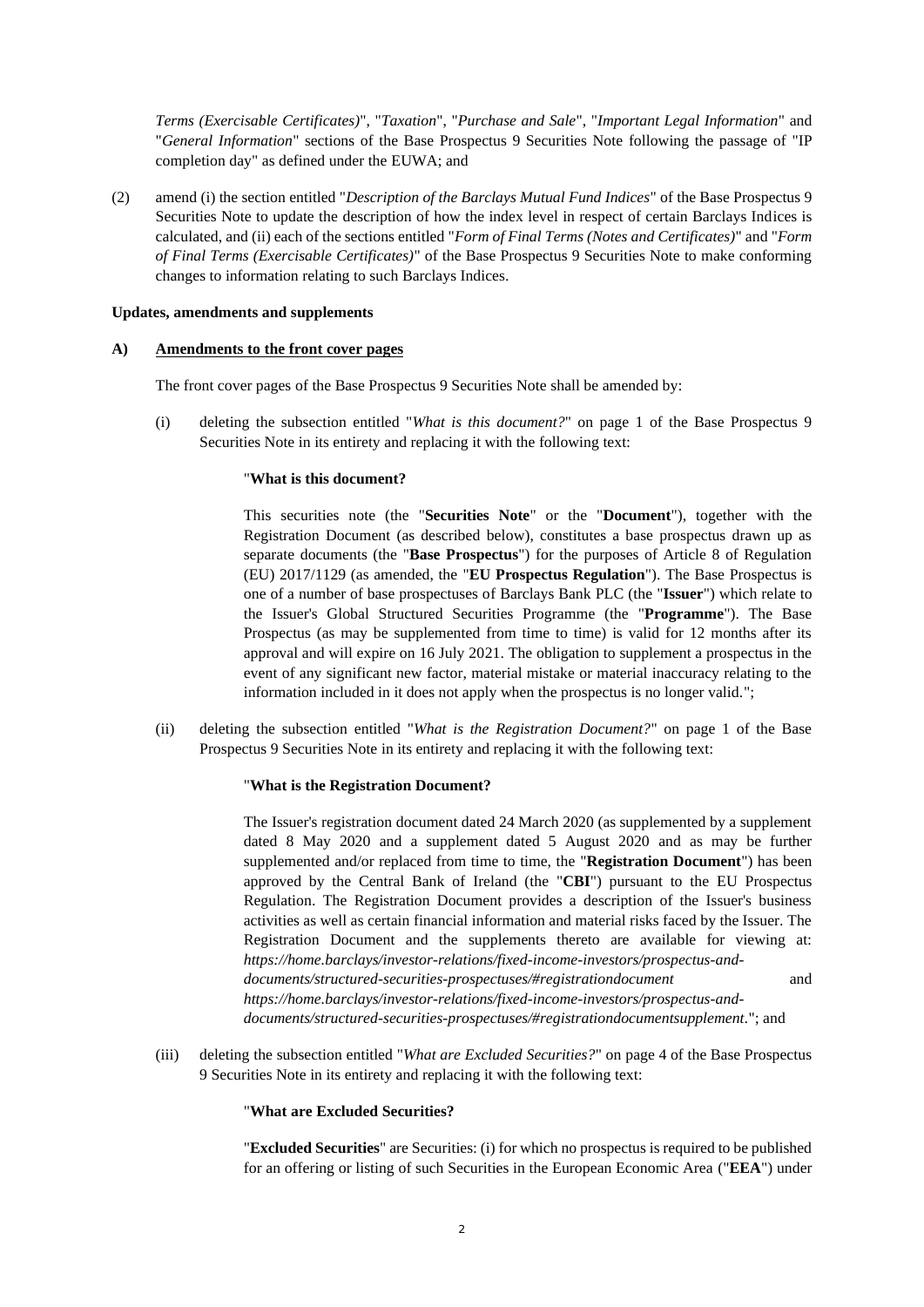the EU Prospectus Regulation or in the United Kingdom under Regulation (EU) 2017/1129 as it forms part of UK domestic law by virtue of the European Union (Withdrawal) Act 2018 (as amended, the "**EUWA**") and regulations made thereunder (as amended, the "**UK**  Prospectus Regulation"); (ii) which have terms (for example, payout terms) not strictly provided for under the terms herein but for which a separate prospectus (other than this Base Prospectus) is required to be published under the EU Prospectus Regulation for the public offering of such Securities in the EEA or the listing of such Securities on a regulated market in the EEA; or (iii) which have terms (for example, payout terms) not strictly provided for under the terms herein but for which a separate prospectus (other than this Base Prospectus) is required to be published under the UK Prospectus Regulation for the public offering of such Securities in the United Kingdom or the listing of such Securities on a regulated market in the United Kingdom. Excluded Securities shall be issued by way of a pricing supplement (the "**Pricing Supplement**") instead of Final Terms and, for such purpose, all references to "Final Terms" herein shall be deemed to be to "Pricing Supplement". In respect of Excluded Securities, each reference herein to "Base Prospectus" shall be construed instead to be to "Offering Memorandum". The Offering Memorandum does not constitute a base prospectus for the purposes of Article 8 of the EU Prospectus Regulation or Section 85 of the Financial Services and Markets Act 2000 (as amended, the "**FSMA**"). **None of the Central Bank of Ireland or the United Kingdom Financial Conduct Authority has approved or reviewed information contained herein in connection with Excluded Securities.** See *"Excluded Securities"* in the *"General Description of the Programme"* section below.".

## **B) Amendments to the section entitled "Important Information"**

The section entitled "*Important Information*" on pages 5 to 9 of the Base Prospectus 9 Securities Note shall be amended by:

(i) deleting the subsection entitled "*Regulatory approval and passporting for the purposes of the Prospectus Regulation*" on page 5 of the Base Prospectus 9 Securities Note in its entirety and replacing it with the following text:

# "**Regulatory approval and passporting for the purposes of the EU Prospectus Regulation**

This Securities Note (and for the avoidance of doubt, the Base Prospectus) has been approved by the Central Bank of Ireland as competent authority under the EU Prospectus Regulation. The Central Bank of Ireland only approves the Securities Note as meeting the standards of completeness, comprehensibility and consistency imposed by the EU Prospectus Regulation.

Such approval should not be considered as an endorsement of the Issuer or the quality of the securities that are the subject of the Base Prospectus. Investors should make their own assessment as to the suitability of investing in the securities.

Notification of this approval has been made to the competent authorities of Belgium, Denmark, Finland, France, Italy, Luxembourg, Malta, the Netherlands, Norway, Portugal, Spain and Sweden.

Such approval relates only to Securities which are to be admitted to trading on a regulated market for the purposes of Directive 2014/65/EU and Regulation (EU) No.600/2014 (as amended, "**MiFID II**") and/or which are to be offered to the public in any Member State of the European Economic Area.

## **Regulatory approval for the purposes of the UK Prospectus Regulation**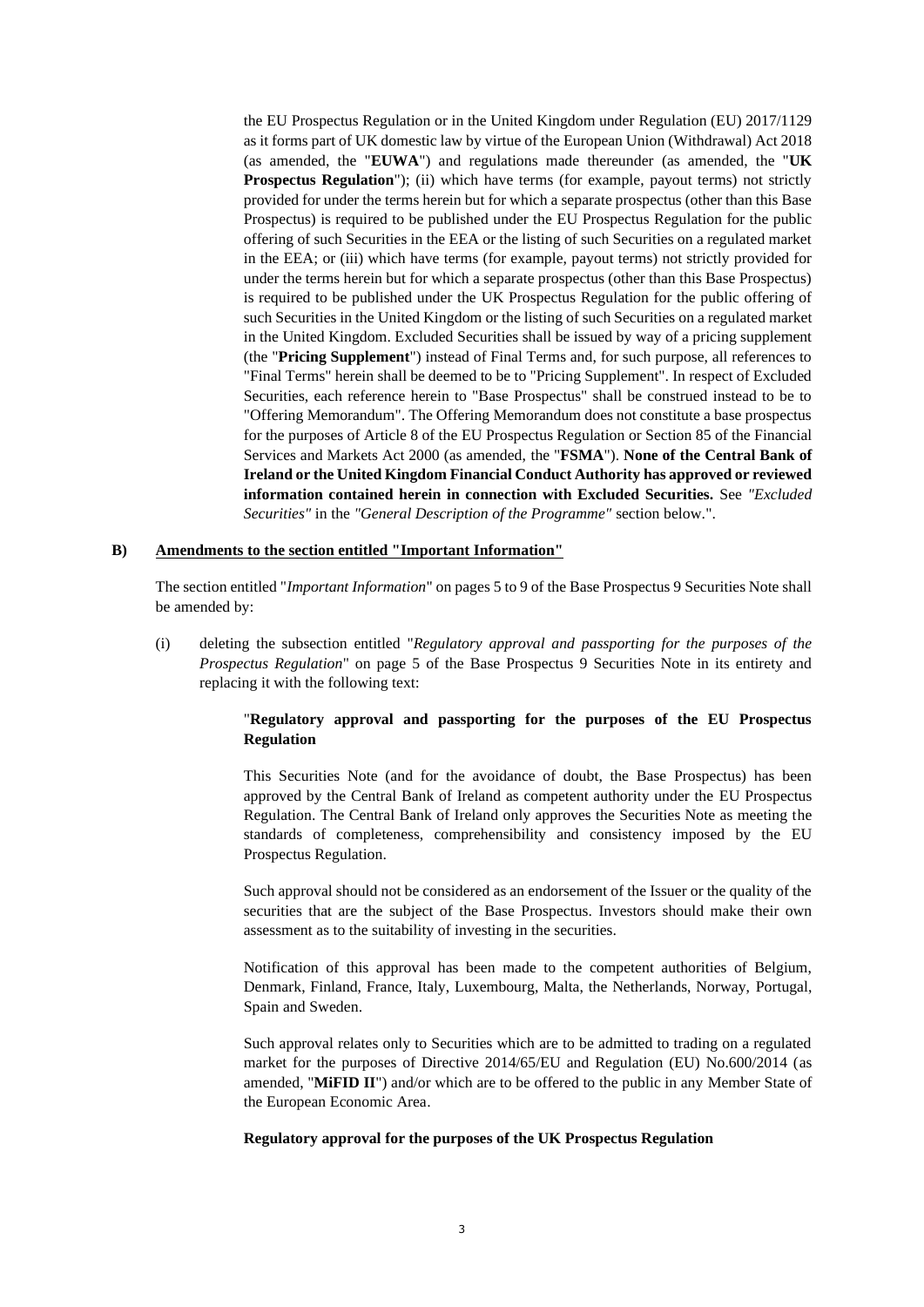Prior to the "IP completion day" as defined under the EUWA, this Securities Note and the supplement dated 23 December 2020 thereto have been approved by the Central Bank of Ireland as competent authority under the EU Prospectus Regulation and notification of such approval has been made to the United Kingdom Financial Conduct Authority (the "**FCA**"). By virtue of Regulation 74 of the Prospectus (Amendment etc.) (EU Exit) Regulations 2019 (as amended), this Securities Note and the supplement dated 23 December 2020 thereto shall be treated for the purposes of the UK Prospectus Regulation as if they had been approved by the FCA at the time when they were approved by the Central Bank of Ireland. Such approval relates only to Securities which are to be admitted to trading on a UK regulated market for the purposes of Regulation (EU) No.600/2014 as it forms part of UK domestic law by virtue of the EUWA (as amended, "**UK MiFIR**") and/or which are to be offered to the public in the United Kingdom. The FCA shall be the competent authority for approving any further supplement to this Securities Note on or after the IP completion day for the purposes of the UK Prospectus Regulation. The Central Bank of Ireland has not approved or reviewed the information contained in this paragraph "*Regulatory approval and passporting in respect of the United Kingdom*"."

- (ii) replacing the term "MiFIDII/MiFIR" in the last sentence of the last paragraph under the subsection heading "*Listing and admission to trading*" on page 6 of the Base Prospectus 9 Securities Note with the term "MiFID II";
- (iii) deleting the subsection entitled "*Representations in relation to French Securities*" on page 8 of the Base Prospectus 9 Securities Note in its entirety and replacing it with the following text:

#### "**Representations in relation to French Securities**

If you purchase French Securities, you shall be deemed to have agreed to be bound by the exercise of any UK Bail-In Power by the Relevant UK Resolution Authority General Condition 4 (*Contractual acknowledgement of bail-in in respect of French Securities*).";

- (iv) deleting the subsection entitled "*Brexit*" on pages 8 to 9 of the Base Prospectus 9 Securities Note in its entirety;
- (v) deleting the subsection entitled "*Use of a benchmark*" on page 9 of the Base Prospectus 9 Securities Note in its entirety and replacing it with the following text:

#### "**Use of a benchmark**

Amounts payable under the Securities or assets deliverable under the Securities may be calculated or otherwise determined by reference to an index or a combination of indices. Any such index may constitute a benchmark for the purposes of Regulation (EU) 2016/1011 (as amended, the "**EU Benchmarks Regulation**"). If any such index does constitute such a benchmark, the Final Terms will indicate whether or not the benchmark is provided by an administrator included in the register of administrators and benchmarks established and maintained by the European Securities and Markets Authority ("**ESMA**") pursuant to Article 36 of the EU Benchmarks Regulation. Not every index will fall within the scope of the EU Benchmarks Regulation. Transitional provisions in the EU Benchmarks Regulation may have the result that the administrator of a particular benchmark is not required to appear in the register of administrators and benchmarks at the date of the applicable Final Terms. The registration status of any administrator under the EU Benchmarks Regulation is a matter of public record and, save where required by applicable law, the Issuer does not intend to update the Final Terms to reflect any change in the registration status of the administrator.

Amounts payable under the Securities or assets deliverable under the Securities may be calculated or otherwise determined by reference to an index or a combination of indices. Any such index may constitute a benchmark for the purposes of Regulation (EU) 2016/1011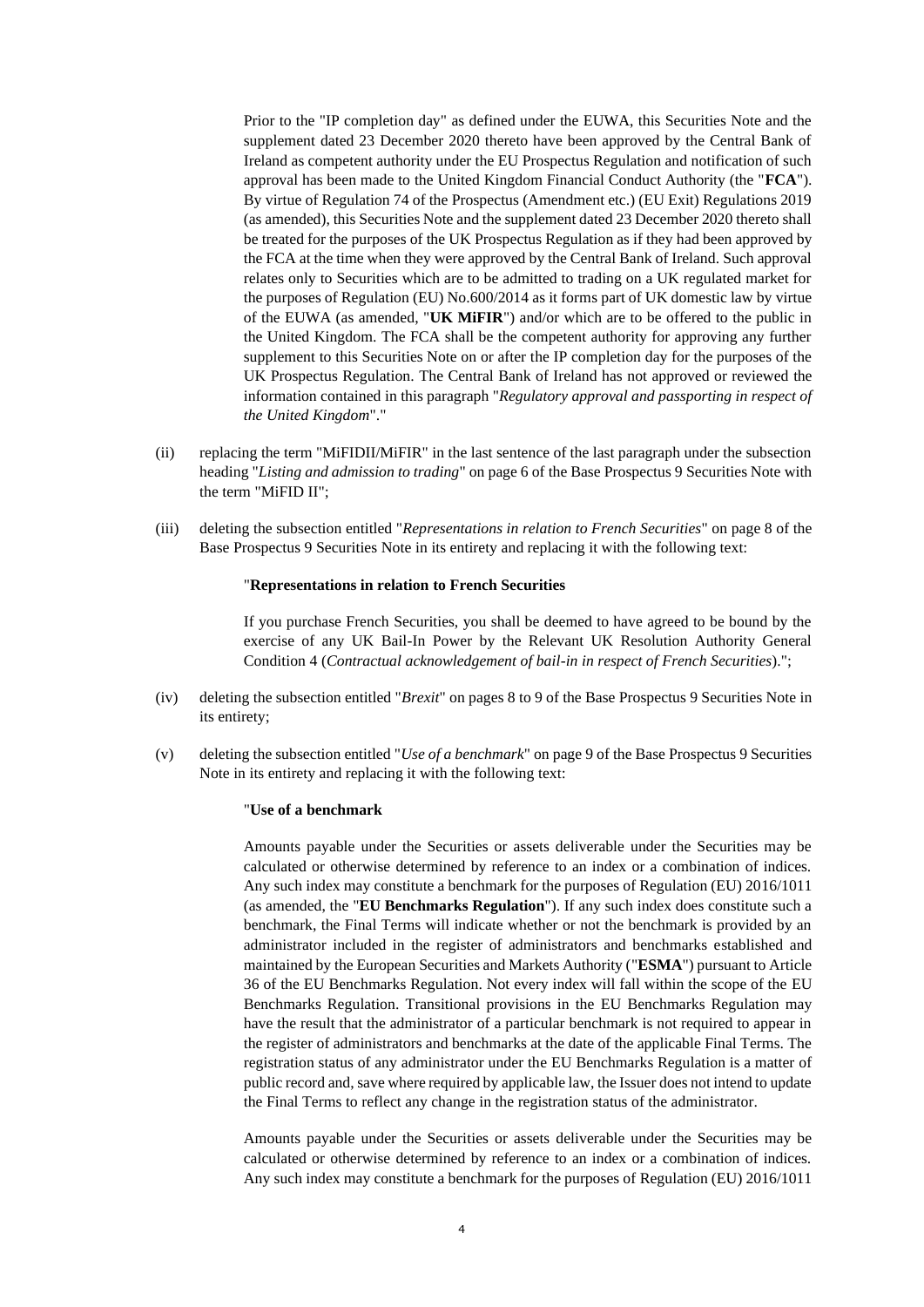as it forms part of UK domestic law by virtue of the European Union (Withdrawal) Act 2018 (as amended, the "**EUWA**") and regulations made thereunder (the "**UK Benchmarks Regulation**"). If any such index does constitute such a benchmark, the Final Terms will indicate whether or not the benchmark is provided by an administrator included in the register of administrators and benchmarks established and maintained by the United Kingdom Financial Conduct Authority ("**FCA**") pursuant to Article 36 of the UK Benchmarks Regulation. Not every index will fall within the scope of the UK Benchmarks Regulation. Transitional provisions in the UK Benchmarks Regulation may have the result that the administrator of a particular benchmark is not required to appear in the register of administrators and benchmarks at the date of the applicable Final Terms. The registration status of any administrator under the UK Benchmarks Regulation is a matter of public record and, save where required by applicable law, the Issuer does not intend to update the Final Terms to reflect any change in the registration status of the administrator."; and

(vi) inserting the following new subsection at the end of the section on page 9 of the Base Prospectus 9 Securities Note (including the footnotes thereto):

#### "**Ratings**

Notwithstanding any statement to the contrary as set forth in the Registration Document, the credit ratings included or referred to in this Base Prospectus or any document incorporated by reference will be treated for the purposes of Regulation (EC) No. 1060/2009 on credit rating agencies (as amended, the "**EU CRA Regulation**") as having been issued by Moody's Investors Service Ltd. ("**Moody's**") and S&P Global Ratings Europe Limited ("**Standard & Poor's**"). Moody's and Standard & Poor's are established in the European Union and have been registered under the EU CRA Regulation.

As of the date of this Base Prospectus, the short-term unsecured obligations of the Issuer are rated A-1 by Standard & Poor's<sup>1</sup> and P-1 by Moody's<sup>2</sup> and the long-term unsecured unsubordinated obligations of the Issuer are rated A by Standard & Poor's<sup>3</sup> and A1 by Moody's<sup>4</sup>.

Notwithstanding any statement to the contrary as set forth in the Registration Document, the credit ratings included or referred to in this Base Prospectus or any document incorporated by reference will be treated for the purposes of Regulation (EC) No. 1060/2009 on credit rating agencies as it forms part of UK domestic law by virtue of the EUWA (as amended, the "**UK CRA Regulation**") as having been issued by Fitch Ratings Limited ("**Fitch**"). Fitch is established in the United Kingdom and has been registered under the UK CRA Regulation.

As of the date of this Base Prospectus, the short-term unsecured obligations of the Issuer are rated F1 by Fitch<sup>5</sup> and the long-term unsecured unsubordinated obligations of the Issuer are rated  $A+$  by Fitch<sup>6</sup>.

\_\_\_\_\_\_\_\_\_\_\_\_\_\_\_\_\_\_\_\_\_\_\_\_\_\_\_\_\_\_

**Notes on Issuer ratings**: The information in these footnotes has been extracted from information made available by each rating agency (as at the date of this Base Prospectus) referred to below. The Issuer confirms that such information has been accurately reproduced and that, so far as the Issuer is aware, and is able to ascertain from information published by such rating agencies, no facts have been omitted which would render the reproduced information inaccurate or misleading.

<sup>&</sup>lt;sup>1</sup> A short-term obligation rated 'A-1' is rated in the highest category by S&P Global Ratings. The obligor's capacity to meet its financial commitments on the obligation is strong. Within this category, certain obligations are designated with a plus sign (+). This indicates that the obligor's capacity to meet its financial commitments on these obligations is extremely strong.

<sup>&</sup>lt;sup>1</sup> 'P-1' Issuers (or supporting institutions) rated Prime-1 have a superior ability to repay short-term debt obligations.

<sup>&</sup>lt;sup>1</sup> An obligation rated 'A' is somewhat more susceptible to the adverse effects of changes in circumstances and economic conditions than obligations in higher-rated categories. However, the obligor's capacity to meet its financial commitments on the obligation is still strong. Ratings from 'AA' to 'CCC' may be modified by the addition of a plus (+) or minus (-) sign to show relative standing within the rating categories.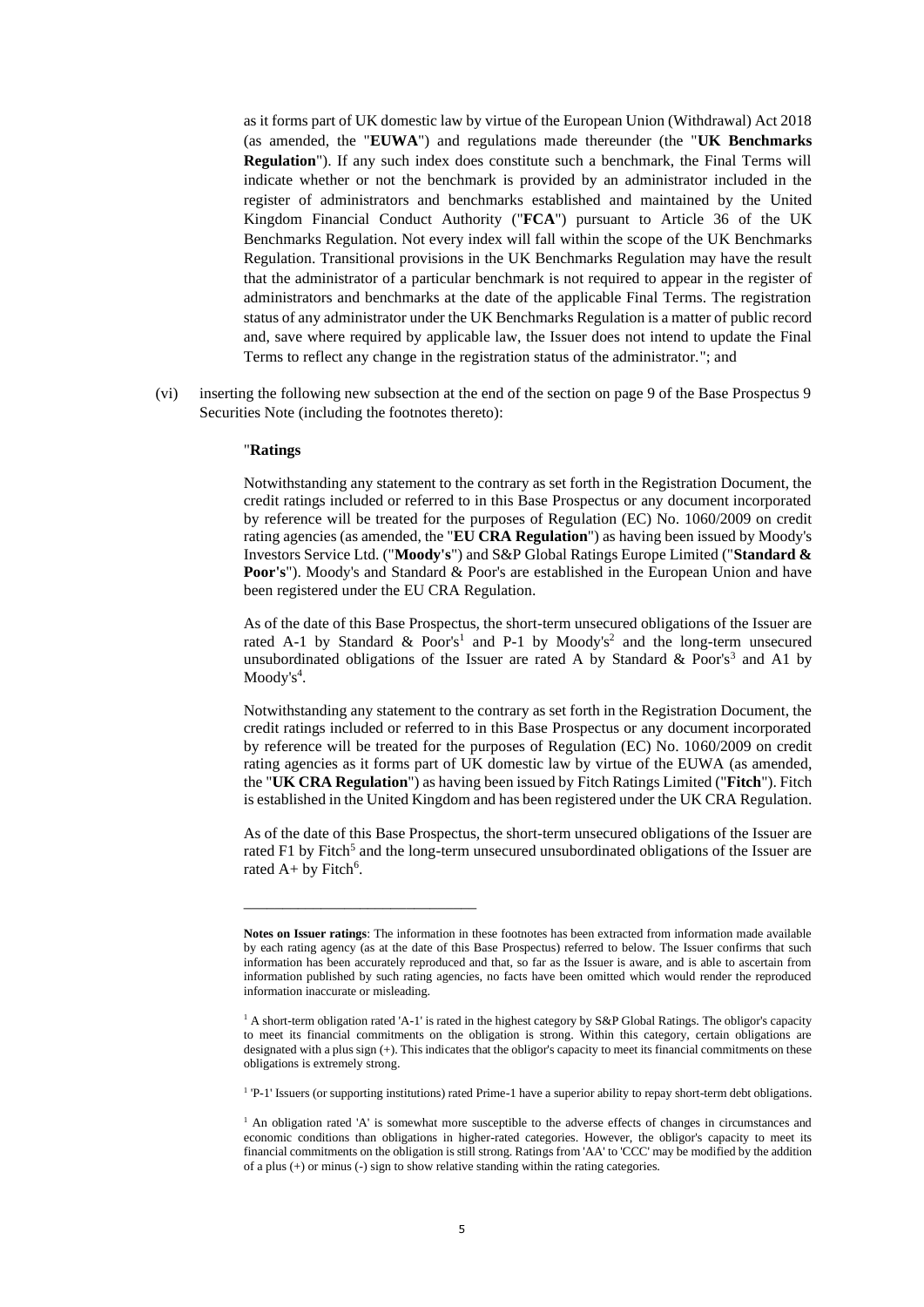<sup>1</sup> Obligations rated 'A' are judged to be upper-medium grade and are subject to low credit risk. Note: Moody's appends numerical modifiers 1, 2, and 3 to each generic rating classification from 'Aa' through 'Caa'. The modifier 1 indicates that the obligation ranks in the higher end of its generic rating category; the modifier 2 indicates a midrange ranking; and the modifier 3 indicates a ranking in the lower end of that generic rating category.

<sup>1</sup> An 'F1' rating indicates the strongest intrinsic capacity for timely payment of financial commitments; may have an added "+" to denote any exceptionally strong credit feature.

<sup>1</sup> 'A' ratings denote strong prospects for ongoing viability. Fundamental characteristics are strong and stable, such that it is unlikely that the bank would have to rely on extraordinary support to avoid default. This capacity may, nevertheless, be more vulnerable to adverse business or economic conditions than is the case for higher ratings.".

#### **C) Amendments to the section entitled "Risk Factors"**

The section entitled "*Risk Factors*" on pages 13 to 73 of the Base Prospectus 9 Securities Note shall be updated by:

(i) deleting risk factor 4.29 (*Impact of Brexit and the Benchmarks Regulation*) on pages 54 to 55 of the Base Prospectus Securities Note in its entirety and replacing it with the following:

## "4.29 **Impact of Brexit and the EU Benchmarks Regulation**

Barclays Bank PLC is the Index Sponsor of the Barclays Indices. Following the expiry of the transition period stipulated under the Withdrawal Agreement between the United Kingdom and the European Union, the Index Sponsor was removed from the public register of benchmark administrators maintained by the European Securities and Markets Authority ("**ESMA**") pursuant to Regulation (EU) 2016/1011 on indices used as benchmarks in financial instruments and financial contracts or to measure the performance of investment funds (as amended, the "**EU Benchmarks Regulation**") from 1 January 2021 onwards. By virtue of such removal, the Index Sponsor has become a third-country administrator for purposes of the EU Benchmarks Regulation.

Pursuant to the Amendment Regulation of 8 November 2019 to the EU Benchmarks Regulation, benchmarks administered by third-country administrators may only be used in the European Union up to 31 December 2021. Beyond this date, such third-country benchmarks may only be used in the European Union if (a) the relevant benchmark administrators are allowed to access the European Union via the 'equivalence', 'recognition' or 'endorsement' procedures under the EU Benchmarks Regulation or (b) the relevant benchmarks are referenced in relevant contracts and instruments executed on or before 31 December 2021. The fact that a UK-incorporated administrator has been registered with the ESMA prior to 31 December 2020 does not necessarily imply that it will be given automatic access to the European Union under any of these procedures. In other words, there is a risk that the Index Sponsor may not be able to obtain access via any of the prescribed procedures for the Barclays Indices to be used in the European Union legally beyond 31 December 2021.

Pursuant to the terms and conditions of the Barclays Index Linked Securities, an Administrator/Benchmark Event will occur if the Index Sponsor ceases to be registered with the ESMA or if the Index Sponsor fails to be given access to the European Union as a thirdcountry administrator (although this will not apply to Barclays Index Linked Securities issued on or before 31 December 2021). When an Administrator/Benchmark Event occurs, unless a Pre-nominated Index is specified in the Final Terms (in which event the Barclays Index will be replaced by the Pre-nominated Index with necessary adjustments), your Securities will be early redeemed. Following early redemption, you may receive an Early Cash Settlement Amount instead of the return contemplated under the terms and conditions of the Barclays Index Linked Securities. Further, you will lose the opportunity to receive further return on your investments in the Barclays Index Linked Securities.

You should note that the provisions regarding Administrator/Benchmark Event will apply irrespective of which jurisdiction the Barclays Index Linked Securities are initially sold in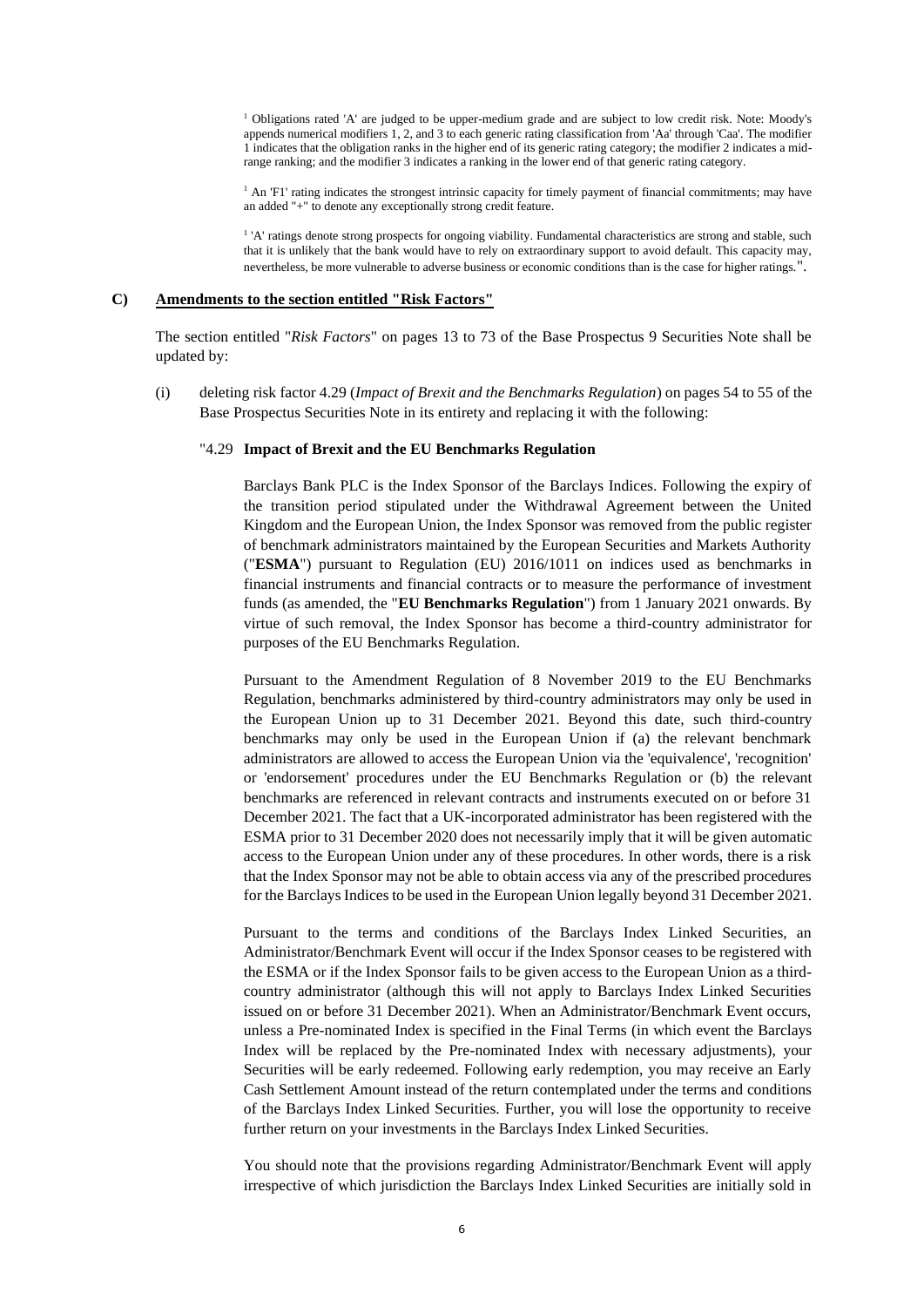or which jurisdiction any individual holder is a resident of. In other words, even though the Barclays Index Linked Securities are predominantly held by investors outside the European Union, an Administrator/Benchmark Event may still be triggered if the Index Sponsor loses its registration status or if it is unable to gain access to the European Union as a third-country administrator.";

(ii) deleting risk factor 4.49 (*The Benchmarks Regulation*) (renumbered as risk factor 4.51 as a result of the Supplement dated 23 December 2020) on pages 64 to 65 of the Base Prospectus 9 Securities Note in its entirety and replacing it with the following:

#### "4.51 **The Benchmarks Regulations**

Regulation (EU) 2016/1011 on indices used as benchmarks in financial instruments and financial contracts or to measure the performance of investment funds (the "**EU Benchmarks Regulation**") and the EU Benchmarks Regulation as it forms part of UK domestic law by virtue of the European Union (Withdrawal) Act 2018 (as amended) and regulations made thereunder (the "**UK Benchmarks Regulation**", and together with the EU Benchmarks Regulation, the "**Benchmarks Regulations**") are a key element of the ongoing regulatory reform in, respectively, the European Union and the United Kingdom.

In addition to "critical benchmarks" such as LIBOR and EURIBOR, other interest rates, foreign exchange rates, and indices, including equity, commodity and "proprietary" indices or strategies, will in most cases be within scope of one or both of the Benchmarks Regulations as "benchmarks" where they are used to determine the amount payable under, or the value of, certain financial instruments (including (i) in the case of the EU Benchmarks Regulation, Securities listed on an EU regulated market or an EU multilateral trading facility ("**MTF**") and (ii) in the case of the UK Benchmarks Regulation, Securities listed on a UK recognised investment exchange or a UK MTF), and in a number of other circumstances.

The EU Benchmarks Regulation applies to the contribution of input data to a benchmark, the administration of a benchmark, and the use of a benchmark in the European Union. Amongst other things, the EU Benchmarks Regulation requires EU benchmark administrators to be authorised or registered as such and to comply with extensive requirements relating to benchmark administration. It also prohibits (subject to transitional provisions) certain uses by EU supervised entities of (a) benchmarks provided by EU administrators which are not authorised or registered in accordance with the EU Benchmarks Regulation and (b) benchmarks provided by non-EU administrators where (i) the administrator's regulatory regime has not been determined to be "equivalent" to that of the European Union, (ii) the administrator has not been recognised in accordance with the EU Benchmarks Regulation, and (iii) the benchmark has not been endorsed in accordance with the EU Benchmarks Regulation.

The UK Benchmarks Regulation contains substantially the same provisions as the EU Benchmarks Regulation, but has a narrower geographical scope. The UK Benchmarks Regulation applies to the contribution of input data to a benchmark, the administration of a benchmark, and the use of a benchmark in the United Kingdom. In-scope entities include UK benchmark administrators and UK supervised entities (such as the Issuer and each of Barclays Bank PLC and Barclays Capital Securities Limited acting as Determination Agent).

ESMA maintains a public register of EU-approved benchmark administrators and non-EU benchmarks pursuant to the EU Benchmarks Regulation (the "**ESMA Register**"). Benchmarks and benchmark administrators which were approved by the Financial Conduct Authority ("**FCA**") prior to 31 December 2020 were removed from the ESMA Register on 1 January 2021.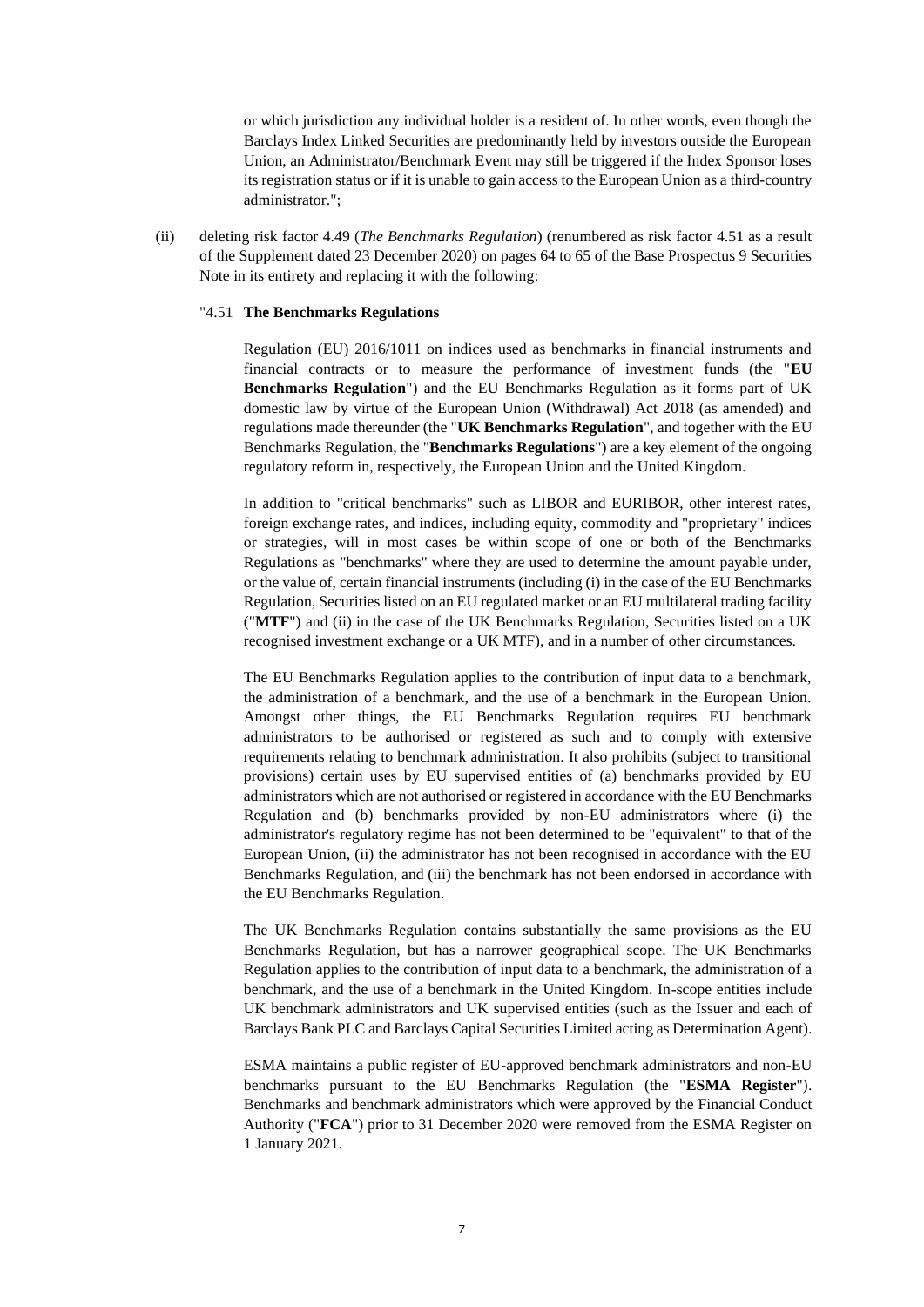From 1 January 2021 onwards, the FCA maintains a separate public register of FCAapproved benchmark administrators and non-UK benchmarks pursuant to the UK Benchmarks Regulation (the "**UK Register**"). The UK Register includes benchmark administrators and benchmarks which were approved by the FCA prior to 31 December 2020.

The EU Benchmarks Regulation and the UK Benchmarks Regulation could have a material adverse impact on the value of and return on Securities linked to a benchmark. For example:

- a rate or index which is a "benchmark" within the meaning of the EU Benchmarks Regulation may not be used in certain ways by an EU supervised entity if (subject to applicable transitional provisions) its administrator does not obtain authorisation or registration from its EU competent authority (or, if a non-EU entity, does not satisfy the "equivalence" conditions and is not "recognised" by an EU supervised entity, pending an equivalence decision, and does not have the relevant benchmark "endorsed" by an EU supervised entity). If the benchmark administrator does not obtain or maintain (as applicable) such authorisation or registration (or, if a non-EU entity, "equivalence" is not available and neither recognition nor endorsement is obtained), then (unless a Pre-nominated Index has been specified in the Final Terms to replace the relevant Underlying Asset) an Additional Disruption Event will occur and the Securities may be redeemed prior to maturity;
- similarly, a rate or index which is a "benchmark" within the meaning of the UK Benchmarks Regulation may not be used in certain ways by a UK supervised entity if (subject to applicable transitional provisions) its administrator does not obtain authorisation or registration from the FCA (or, if a non-UK entity, does not satisfy the "equivalence" conditions and is not "recognised" by a UK supervised entity, pending an equivalence decision, and does not have the relevant benchmark "endorsed" by a UK supervised entity). If the benchmark administrator does not obtain or maintain (as applicable) such authorisation or registration (or, if a non-UK entity, "equivalence" is not available and neither recognition nor endorsement is obtained), then (unless a Pre-nominated Index has been specified in the Final Terms to replace the relevant Underlying Asset) an Additional Disruption Event will occur and the Securities may be redeemed prior to maturity; and
- the methodology or other terms of the benchmark could be changed in order to comply with the requirements of the applicable Benchmarks Regulation, and such changes could reduce or increase the rate or level or affect the volatility of the published rate or level, and (depending on the type of Underlying Asset) could lead to adjustments to the terms of the Securities (including potentially determination by the Determination Agent of the rate or level in its discretion), or if no adjustments are made, the early redemption or cancellation of the Securities if an Additional Disruption Event has occurred.

See also risk factor 4.53 (*Additional risks in relation to the Benchmarks Regulations and reform*) below.";

(iii) deleting risk factor 4.50 (*Discontinuance and replacement of Interbank Offered Rates*) (renumbered as risk factor 4.52 as a result of the Supplement dated 23 December 2020) on pages 65 to 66 of the Base Prospectus 9 Securities Note in its entirety and replacing it with the following:

#### "4.52 **Discontinuance and replacement of Interbank Offered Rates**

On 27 July 2017, and in subsequent communications, the FCA confirmed that it will no longer persuade or compel banks to submit rates for the calculation of any LIBOR rates after 2021. The announcements indicated that the continuation of LIBOR on the current basis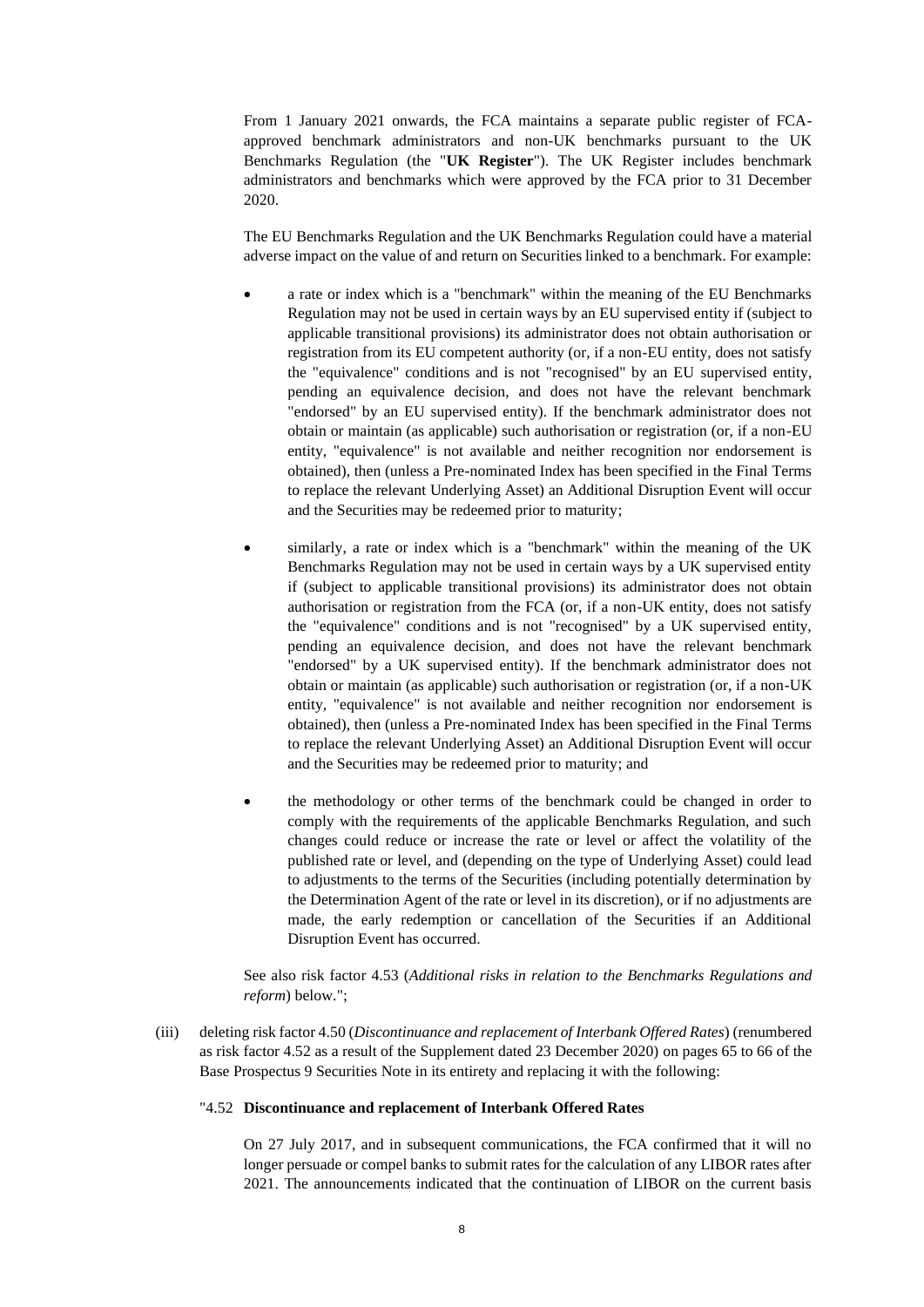## cannot and will not be guaranteed after 2021 and, accordingly, **you should anticipate that all LIBOR rates are likely to be discontinued by, or soon after, 31 December 2021.**

With regard to certain so-called "tough legacy" contracts and instruments (effectively being existing contracts and instruments that do not have appropriate fallback terms and which cannot practicably be amended or transitioned) legislators and regulators in the UK, the EU and the US are considering various proposals to deal with the issue including (in the UK) the potential to change the methodology of the applicable LIBOR rate to create so-called "synthetic LIBOR" or "transition LIBOR" for limited use in tough legacy contracts and instruments and (in the EU and US) legislative remedies to replace the relevant LIBOR in "tough legacy" contracts and instruments though the operation of law. These initiatives are subject to ongoing legislative and regulatory consideration and will only apply to "tough legacy" contracts and instruments (however defined in the applicable legislation).

Regulatory authorities and central banks are strongly encouraging the transition away from IBORs, such as GBP LIBOR, USD LIBOR and EURIBOR, and have identified risk-free rates to replace such IBORs as primary benchmarks. This includes (amongst others) (i) for GBP LIBOR, SONIA, so that SONIA may be established as the primary sterling interest rate benchmark by the end of 2021, (ii) for USD LIBOR, SOFR to be eventually established as the primary US dollar interest rate benchmark, and (iii) for EONIA and EURIBOR, €STR as the new euro risk-free rate. The reform and eventual replacement of IBORs with risk-free rates may cause the relevant IBOR to perform differently than in the past, to disappear entirely, or have other consequences which cannot be predicted. These risk-free rates have a different methodology and other important differences from the IBORs they will eventually replace. Any of these developments could have a material adverse effect on the value of and return on Securities linked to any such rates. In summary, as at the date hereof with regard to the potential transition from IBORs to risk-free rates:

- GBP LIBOR: the Working Group on Sterling Risk-Free Rates is mandated by the Bank of England and the FCA to implement a broad based transition to SONIA across sterling bond, loan and derivative markets, so that SONIA is established as the primary sterling interest rate benchmark by the end of 2021.
- USD LIBOR: On 22 June 2017, the Alternative Reference Rates Committee (the "**ARRC**"), convened by the Board of Governors of the Federal Reserve System and the Federal Reserve Bank of New York, identified SOFR, a broad U.S. treasuries repurchase financing rate published by the Federal Reserve Bank of New York, as the rate that, in the consensus view of the ARRC, represented best practice for use in certain new U.S. dollar derivatives and other financial contracts. SOFR is a broad measure of the cost of borrowing cash overnight collateralised by U.S. treasury securities and has been published by the Federal Reserve Bank of New York since April 2018.
- EURIBOR: EURIBOR has also been reformed such that it is based on a hybrid methodology. On 13 September 2018, the working group on euro risk-free rates recommended €STR as the new risk-free rate and the European Central Bank began publishing €STR from 2 October 2019. In addition, on 21 January 2019, the euro riskfree rate working group published a set of guiding principles for fall-back provisions in new euro denominated cash products (including bonds). The guiding principles indicate, among other things, that continuing to reference EURIBOR in relevant contracts may increase the risk to the euro area financial system.
- Other IBORs: Similar initiatives are currently underway in respect of IBOR rates in various other currencies – e.g. Japanese Yen (TIBOR), Hong Kong Dollar (HIBOR),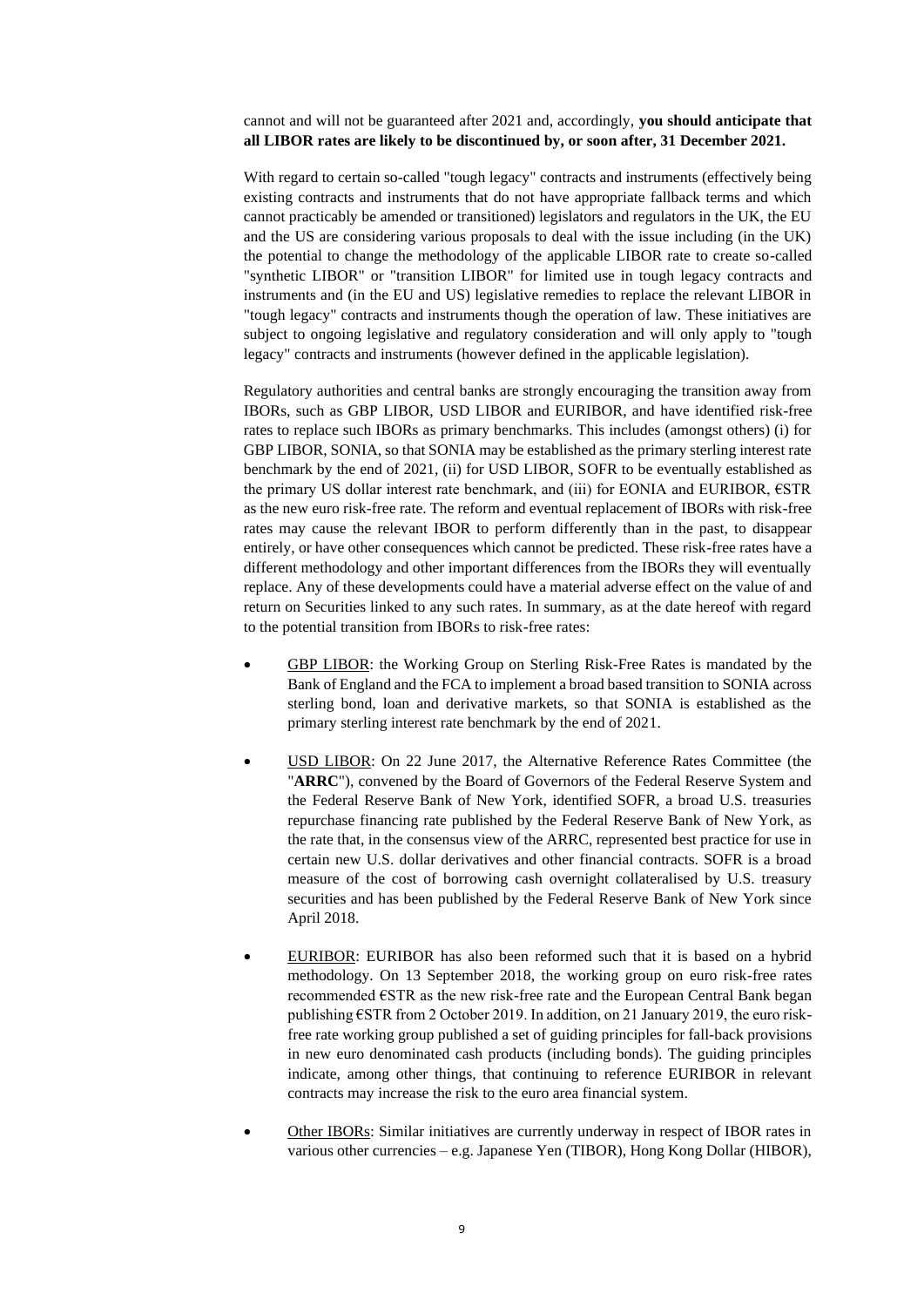Swiss franc (CHF LIBOR), Australian dollar (BBSW) and Canadian dollar (CDOR) – to transition over to identified alternative risk-free rates.

The risk-free rates described above have little, if any, historical track record. The level of any such risk-free rate during the term of the Securities may bear little or no relation to the historical actual or historical indicative data. Prior observed patterns, if any, in the behaviour of market variables and their relation to the risk-free rates, such as correlations, may change in the future. Such risk-free rates also have different calculation methodologies and other important differences from the IBORs that they are intended to replace. Market terms for securities linked to such risk-free rates (such as SONIA or SOFR), such as the spread over the rate reflected in interest rate provisions, may evolve over time, and trading prices of such securities may be lower than those of later-issued securities as a result.

Furthermore, as an overnight rate based on a large volume of interbank transactions or as a rate based on transactions secured by central banks' treasury securities, a risk-free rate (such as SONIA or SOFR) does not measure bank-specific credit risk and, as a result, is less likely to correlate with the unsecured short-term funding costs of banks. This may mean that market participants would not consider any such risk-free rate a suitable substitute or successor for all of the purposes for which LIBOR historically has been used (including, without limitation, as a representation of the unsecured short-term funding costs of banks), which may, in turn, lessen market acceptance of such risk-free rate. An established trading market for debt securities linked to the relevant risk-free rate may never develop or may not be very liquid. If the relevant risk-free rate does not prove to be widely used in the capital markets, the trading price of securities linked to risk-free rates may be lower than those of securities linked to rates that are more widely used. You may not be able to sell your Securities at all or may not be able to sell your Securities at prices that will provide you with a yield comparable to similar investments that have a developed secondary market, and may consequently suffer from increased pricing volatility and market risk. See also risk factors 4.7 (*The market continues to develop in relation to SONIA, SOFR, €STR and the other riskfree rates*) above and 4.53 (*Additional risks in relation to the Benchmarks Regulations and reform*) below."; and

(iv) replacing the term "Benchmarks Regulation" in the heading and the last sentence in the last paragraph of risk factor 4.51 (*Additional risks in relation to Benchmarks Regulation and reform*) (renumbered as risk factor 4.53 as a result of the Supplement dated 23 December 2020) on pages 66 to 67 of the Base Prospectus 9 Securities Note with the term "Benchmarks Regulations".

#### **D) Amendments to the section entitled "General Description of the Programme"**

The section entitled "*General Description of the Programme*" on pages 74 to 75 of the Base Prospectus 9 Securities Note shall be amended by deleting the item entitled "*Excluded securities*" on page 75 in its entirety and replacing it with the following:

"Excluded securities: Excluded Securities are Securities: (i) for which no prospectus is required to be published for an offering or listing of such Securities in the EEA under the EU Prospectus Regulation or in the United Kingdom under the UK Prospectus Regulation; (ii) which have terms (for example, payout terms) not strictly provided for under the terms herein but for which a separate prospectus (other than this Base Prospectus) is required to be published under the EU Prospectus Regulation for the public offering of such Securities in the EEA or the listing of such Securities on a regulated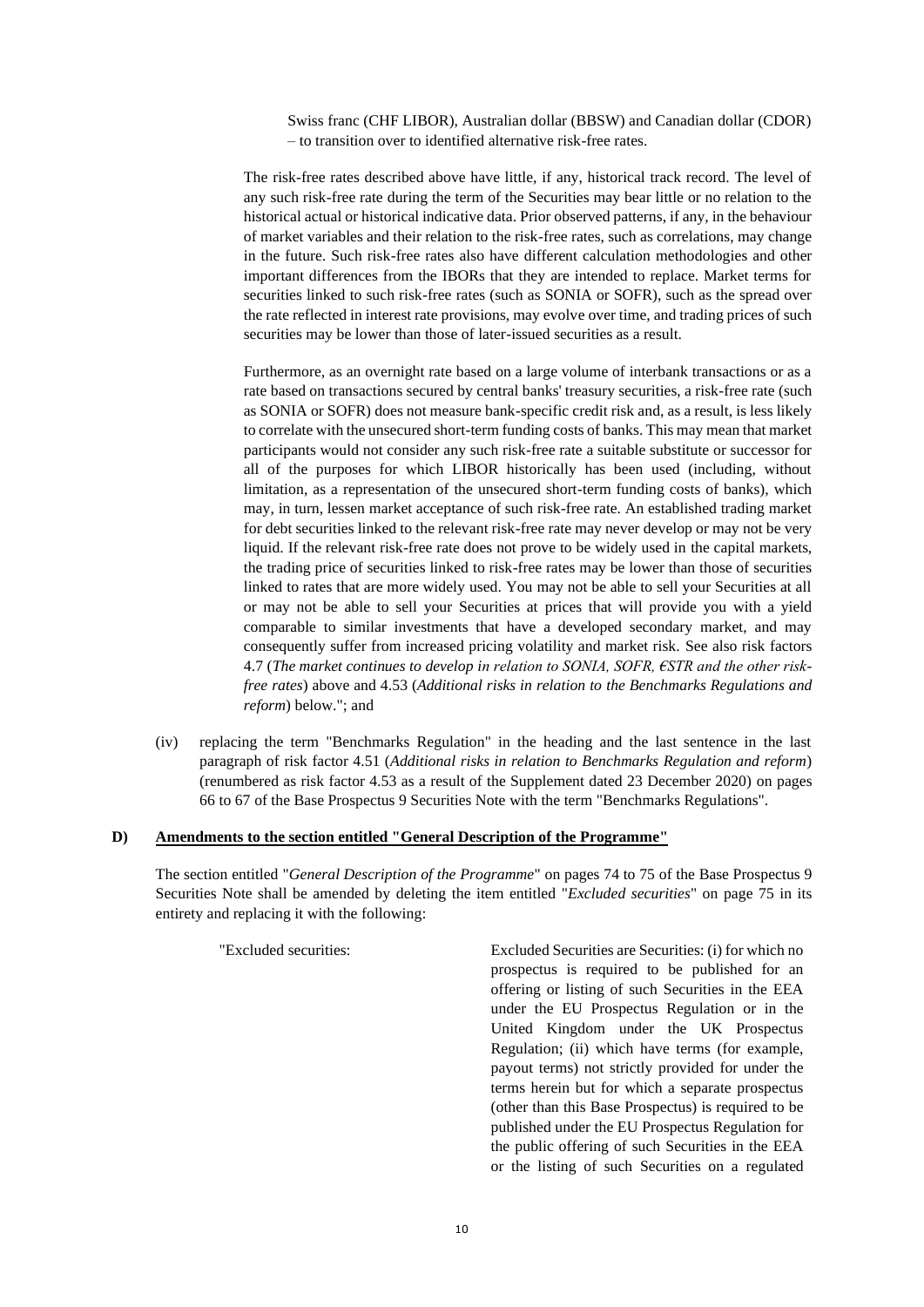market in the EEA; or (iii) which have terms (for example, payout terms) not strictly provided for under the terms herein but for which a separate prospectus (other than this Base Prospectus) is required to be published under the UK Prospectus Regulation for the public offering of such Securities in the United Kingdom or the listing of such Securities on a regulated market in the United Kingdom. Excluded Securities shall be issued by way of a pricing supplement (the "**Pricing Supplement**") instead of Final Terms and, for such purpose, all references to "Final Terms" herein shall be deemed to be to "Pricing Supplement". In respect of Excluded Securities, each reference herein to "Base Prospectus" shall be construed instead to be to "Offering Memorandum". The Offering Memorandum does not constitute a base prospectus for the purposes of Article 8 of the EU Prospectus Regulation or Section 85 of the FSMA. **None of the Central Bank of Ireland or the United Kingdom Financial Conduct Authority has approved or reviewed information contained herein in connection with Excluded Securities.**".

# **E) Amendments to the section entitled "Information Incorporated by Reference"**

The section entitled "*Information Incorporated by Reference*" on pages 76 to 77 of the Base Prospectus 9 Securities Note shall be amended by replacing the term "the Prospectus Regulation" on the fifth line of the paragraph immediately below the subsection heading "*Information incorporated by reference*" on page 76 with the term "the EU Prospectus Regulation".

## **F) Amendments to the section entitled "Terms and Conditions of the Securities"**

The section entitled "*Terms and Conditions of the Securities*" on pages 78 to 407 of the Base Prospectus 9 Securities Note shall be amended by:

(i) deleting the sixth paragraph under the heading "*Introduction*" on page 81 of the Base Prospectus 9 Securities Note in its entirety and replacing it with the following text:

> "Notwithstanding anything else, the issue specific details relating to Excluded Securities will be set out in a pricing supplement (the "**Pricing Supplement**") which shall complete, supplement and (if applicable) amend the General Conditions (the General Conditions, as so completed, supplemented and (if applicable) amended, the "**Conditions**", in respect of such Excluded Securities). For such purpose, each reference in these General Conditions to "Final Terms" shall be deemed to be to "Pricing Supplement". "**Excluded Securities**" are Securities: (i) for which no prospectus is required to be published for an offering or listing of such Securities in the EEA under Regulation (EU) 2017/1129 (as amended, the "**EU Prospectus Regulation**") or in the United Kingdom under Regulation (EU) 2017/1129 as it forms part of UK domestic law by virtue of the European Union (Withdrawal) Act 2018, as amended, and regulations made thereunder (as amended, the "**UK Prospectus Regulation**"); (ii) which have terms (for example, payout terms) not strictly provided for under the terms of the relevant base prospectus under the Programme but for which a separate prospectus is required to be published under the EU Prospectus Regulation for the public offering of such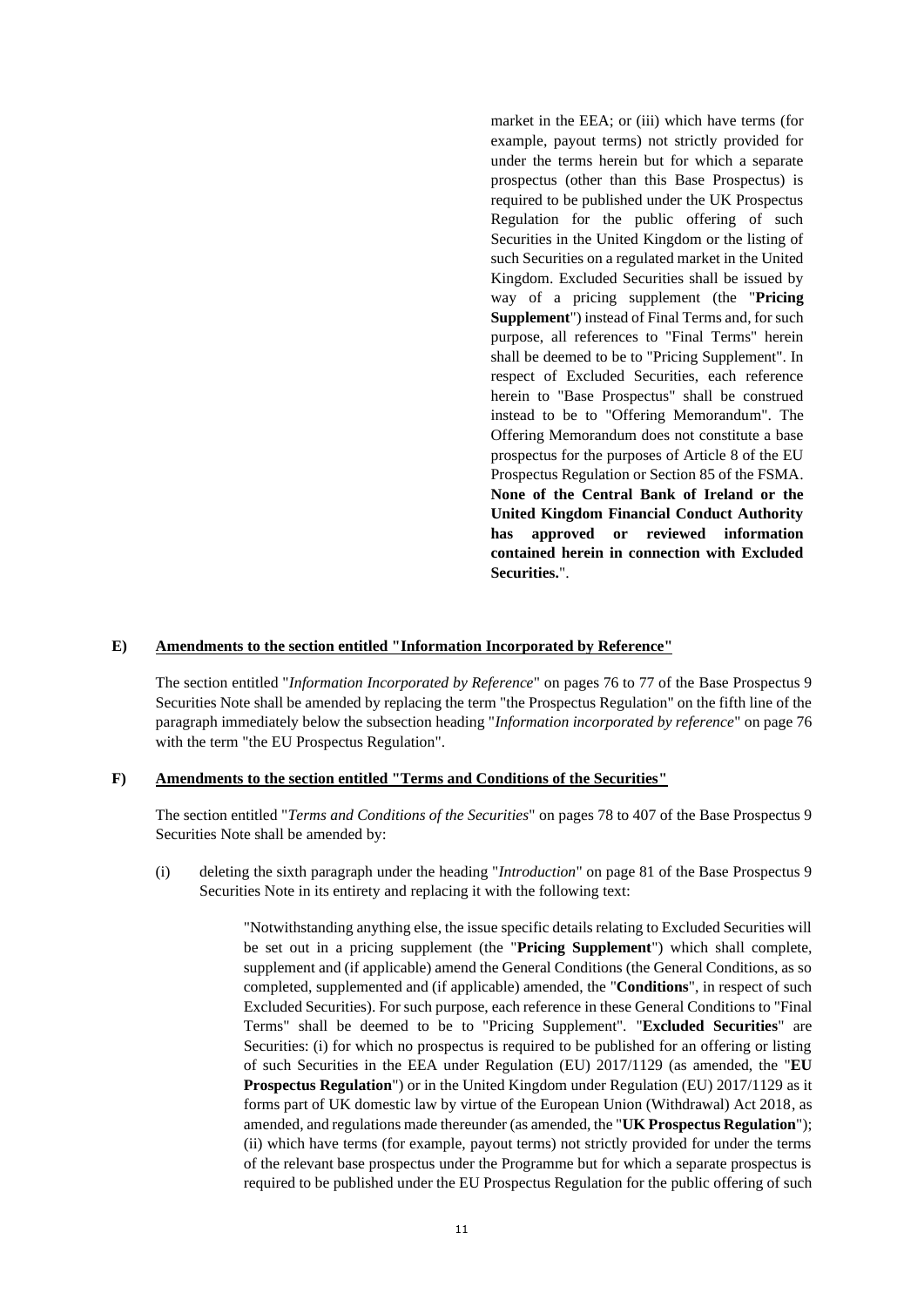Securities in the EEA or the listing of such Securities on a regulated market in the EEA; or (iii) which have terms (for example, payout terms) not strictly provided for under the terms of the relevant base prospectus under the Programme but for which a separate prospectus (other than this Base Prospectus) is required to be published under the UK Prospectus Regulation for the public offering of such Securities in the United Kingdom or the listing of such Securities on a regulated market in the United Kingdom."; and

(ii) deleting the definition of "*Benchmarks Regulation*" under Condition 65.1 (*Definitions*) on page 320 of the Base Prospectus 9 Securities Note in its entirety and replacing it with the following text:

## ""**Benchmarks Regulation**" means:

- (a) Regulation (EU) 2016/1011 of the European Parliament and the Council of 8 June 2016 on indices used as benchmarks in financial instruments and financial contracts or to measure the performance of investment funds and amending directives 2008/48/EC and 2014/17/EU and Regulation (EU) 596/2014 (as amended), including any subsidiary legislation or rules and regulations and associated guidance implemented in the European Union from time to time (the "**EU Benchmarks Regulation**"); or
- (b) Regulation (EU) 2016/1011 of the European Parliament and the Council of 8 June 2016 on indices used as benchmarks in financial instruments and financial contracts or to measure the performance of investment funds and amending directives 2008/48/EC and 2014/17/EU and Regulation (EU) 596/2014 as it forms part of domestic law by virtue of the European Union (Withdrawal) Act 2018, as amended, including any subsidiary legislation or rules and regulations and associated guidance implemented in the United Kingdom from time to time (the "**UK Benchmarks Regulation**"),

as applicable in respect of the Securities.".

# **G) Amendments to the section entitled "Description of the Barclays Mutual Fund Indices"**

The section entitled "*Description of the Barclays Mutual Fund Indices*" on page 407 of the Base Prospectus 9 Securities Note (for the avoidance of doubt, incorporated into the Base Prospectus 9 Securities Note by way of the Supplement dated 23 December 2020) shall be amended by deleting section 6 (*Calculation of the Index Level*) in its entirety and replacing it with the following:

# "6. **Calculation of the Index Level**

The initial Index Level of the Index on the index base date (the "**Index Base Date**") specified in the relevant Index Rules is 100.0000. On each Index Business Day thereafter, the Index Level will be an amount calculated as the *product* of (i) the Index Level on the immediately preceding Index Business Day, *multiplied* by (ii) the *sum* of the following:

- (a) one, *plus*
- (b) the *sum* of an amount for each Adjusted Fund calculated as the *product* of (I) the Actual Exposure in respect of the Index Business Day falling the number of Index Business Days equal to 1 *plus* the specified lag in respect of the relevant Fund (the "**Fund Lag**") immediately preceding such Index Business Day, *multiplied* by (II) the weighted performance of each Adjusted Fund, in each case being the *product* of (A) the weight value allocated to the relevant Fund, *multiplied* by (B) (x) the Adjusted NAV in respect of such Adjusted Fund on such Index Business Day *divided* by its Adjusted NAV on the immediately preceding Index Business Day, *minus* (y) 1, *plus*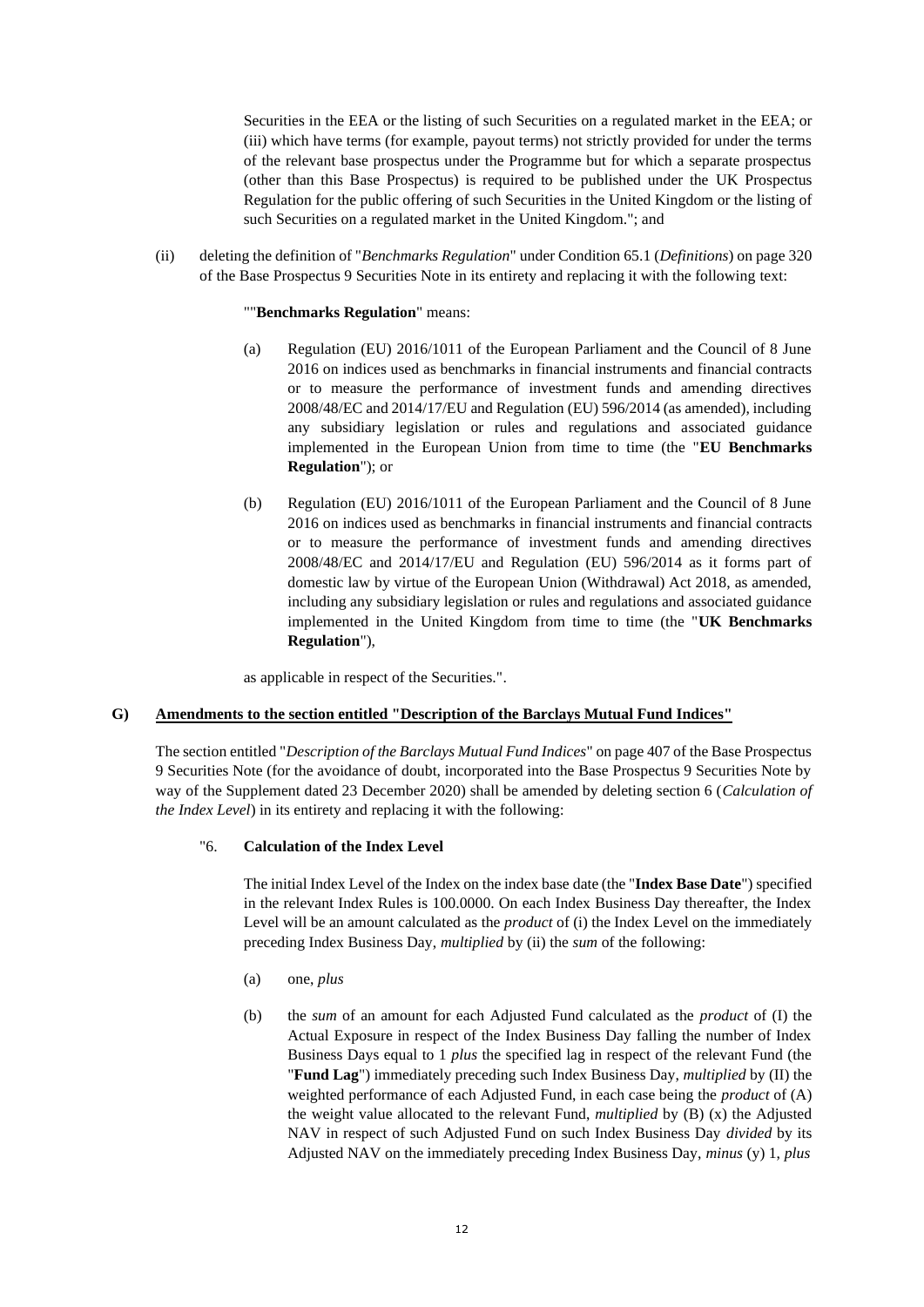- (c) if the Index is calculated on a total return basis, the *product* of (I) (A) 1 *minus* (B) the *sum* of an amount for each Adjusted Fund calculated as the *product* of (x) the Actual Exposure in respect of the Index Business Day falling the number of Index Business Days equal to 1 *plus* the Fund Lag in respect of the relevant Fund immediately preceding such Index Business Day *multiplied* by (y) the weight value allocated to the relevant Fund, *multiplied by* (iii) the cash reference rate in the Index Currency accrued from the immediately preceding Index Business Day to such Index Business Day, *minus*
- (d) the cost of rebalancing the positions in the Adjusted Funds as a result of a change in the Actual Exposure, being:
	- (i) in respect of the relevant Index Rules which specify  $Cost_{\text{Reb}}$ , the product of (I) the rebalancing cost specified in the relevant Index Rules, multiplied by (II) the absolute value of the difference between (A) the sum of an amount for each Adjusted Fund calculated as the product of (x) the Actual Exposure in respect of the Index Business Day falling the number of Index Business Days equal to 1 plus the Fund Lag in respect of the relevant Fund immediately preceding such Index Business Day, multiplied by (y) the weight value allocated to the relevant Fund, minus (B) the sum of an amount for each Adjusted Fund calculated as the product of (x) the Actual Exposure in respect of the Index Business Day falling the number of Index Business Days equal to the Fund Lag in respect of the relevant Fund immediately preceding such Index Business Day and (y) the weight value allocated to the relevant Fund, or
	- (ii) in respect of the relevant Index Rules which specify Cost<sub>Rebi</sub>, the *sum* of an amount for each Adjusted Fund calculated as the *product* of (I) the specified rebalancing cost in respect of the relevant Fund, *multiplied* by (II) the weight value allocated to the relevant Fund, and further *multiplied* by (III) the absolute value of the *difference* between (A) the Actual Exposure in respect of the Index Business Day falling the number of Index Business Days equal to 1 *plus* the Fund Lag in respect of the relevant Fund immediately preceding such Index Business Day, *minus* (B) the Actual Exposure in respect of the Index Business Day falling the number of Index Business Days equal to the Fund Lag in respect of the relevant Fund immediately preceding such Index Business Day, *minus*
- (e) the adjustment factor specified in the relevant Index Rules (the "**Adjustment Factor**"), accrued from the immediately preceding Index Business Day to such Index Business Day.

The Index Level will be published as soon as reasonably practicable on https://indices.barclays and any other generally available information source that the Index Sponsor may select from time to time. The Index Sponsor may, subject to reasonable prior notice published on such website, change the name of the Index, the place and time of the publication of the Index Level and the frequency of publication of the Index Level.".

# **H) Amendments to the section entitled "Form of Final Terms (Notes and Certificates)"**

The section entitled "*Form of Final Terms (Notes and Certificates)*" on pages 408 to 449 of the Base Prospectus 9 Securities Note shall be amended by:

(i) deleting the legend entitled "*Prohibition of Sales to EEA and UK Retail Investors*" on page 408 of the Base Prospectus 9 Securities Note in its entirety and replacing it with the two legends as follows: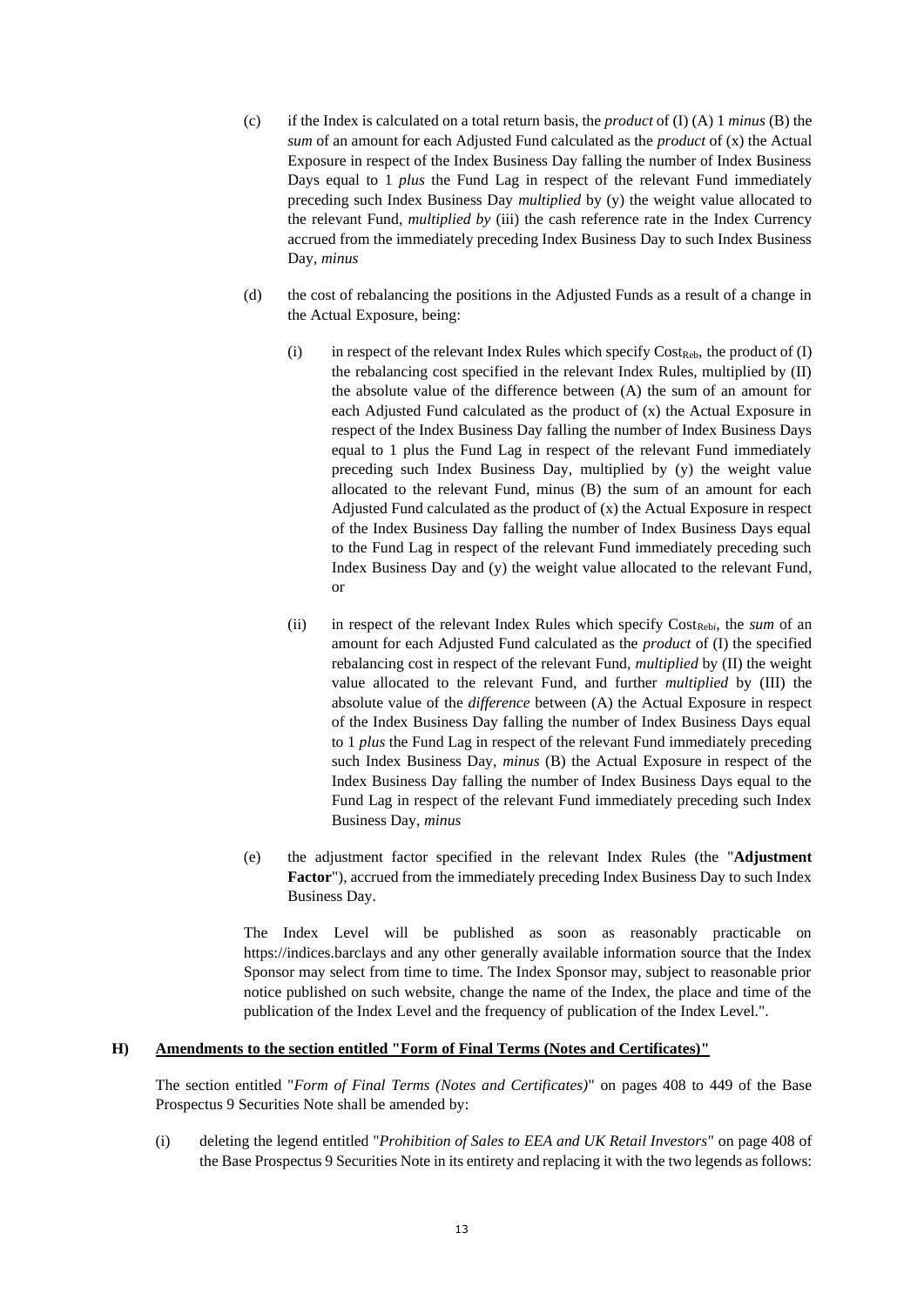"[**PROHIBITION OF SALES TO EEA RETAIL INVESTORS** – The Securities are not intended to be offered, sold or otherwise made available to and should not be offered, sold or otherwise made available to any retail investor in the European Economic Area ("**EEA**"). For these purposes, a retail investor means a person who is one (or more) of: (i) a retail client as defined in point (11) of Article 4(1) of Directive 2014/65/EU (as amended, "**MiFID II**"); (ii) a customer within the meaning of Directive (EU) 2016/97 as amended, where that customer would not qualify as a professional client as defined in point (10) of Article 4(1) of MiFID II; or (iii) not a qualified investor as defined in Regulation (EU) 2017/1129 (as amended, the "**EU Prospectus Regulation**"). Consequently no key information document required by Regulation (EU) No 1286/2014 (as amended, the "**EU PRIIPs Regulation**") for offering or selling the Securities or otherwise making them available to retail investors in the EEA has been prepared and therefore offering or selling the Securities or otherwise making them available to any retail investor in the EEA may be unlawful under the EU PRIIPs Regulation.]

[**PROHIBITION OF SALES TO UK RETAIL INVESTORS** – The Securities are not intended to be offered, sold or otherwise made available to, and should not be offered, sold or otherwise made available to, any retail investor in the United Kingdom. For these purposes, a retail investor means a person who is one (or more) of: (i) a retail client, as defined in point (8) of Article 2 of Regulation (EU) No 2017/565 as it forms part of UK domestic law by virtue of the European Union (Withdrawal) Act 2018 (as amended, the "**EUWA**"); or (ii) a customer within the meaning of the provisions of the Financial Services and Markets Act 2000 (as amended, the "**FSMA**") and any rules or regulations made under the FSMA to implement Directive (EU) 2016/97, where that customer would not qualify as a professional client, as defined in point (8) of Article 2(1) of Regulation (EU) No 600/2014 as it forms part of UK domestic law by virtue of the EUWA; or (iii) not a qualified investor as defined in Article 2 of Regulation (EU) 2017/1129 as it forms part of UK domestic law by virtue of the EUWA (as amended, the "**UK Prospectus Regulation**"). Consequently no key information document required by Regulation (EU) No 1286/2014 as it forms part of UK domestic law by virtue of the EUWA (as amended, the "**UK PRIIPs Regulation**") for offering or selling the Securities or otherwise making them available to retail investors in the United Kingdom has been prepared and therefore offering or selling the Securities or otherwise making them available to any retail investor in the United Kingdom may be unlawful under the UK PRIIPs Regulation.]";

(ii) deleting the first opening paragraph immediately under the securities heading on page 409 of the Base Prospectus 9 Securities Note in its entirety and replacing it with the following text:

> "This document constitutes the final terms of the Securities (the "**Final Terms**") described herein [for the purposes of Article 8 of [the EU Prospectus Regulation] [Regulation (EU) 2017/1129 (as amended, the "**EU Prospectus Regulation**"]] [for the purposes of Article 8 of [the UK Prospectus Regulation] [Regulation (EU) 2017/1129 as it forms part of UK domestic law by virtue of the European Union (Withdrawal) Act 2018 (as amended) and regulations made thereunder (as amended, the "**UK Prospectus Regulation**")]] and is prepared in connection with the Global Structured Securities Programme established by Barclays Bank PLC (the "**Issuer**"). These Final Terms complete and should be read in conjunction with GSSP Base Prospectus 9 which constitutes a base prospectus drawn up as separate documents (including the Registration Document dated 24 March 2020 [as supplemented on 8 May 2020, 5 August 2020[,][and] [●]] and the Securities Note relating to the GSSP Base Prospectus 9 dated 17 July 2020 [as supplemented on 23 December 2020 [and  $\bullet$ ]) [for the purposes of Article 8(6) of the [EU Prospectus Regulation] [UK Prospectus Regulation]] (the "**Base Prospectus**"). Full information on the Issuer and the offer of the Securities is only available on the basis of the combination of this Final Terms and the Base Prospectus. A summary of the individual issue of the Securities is annexed to this Final Terms.";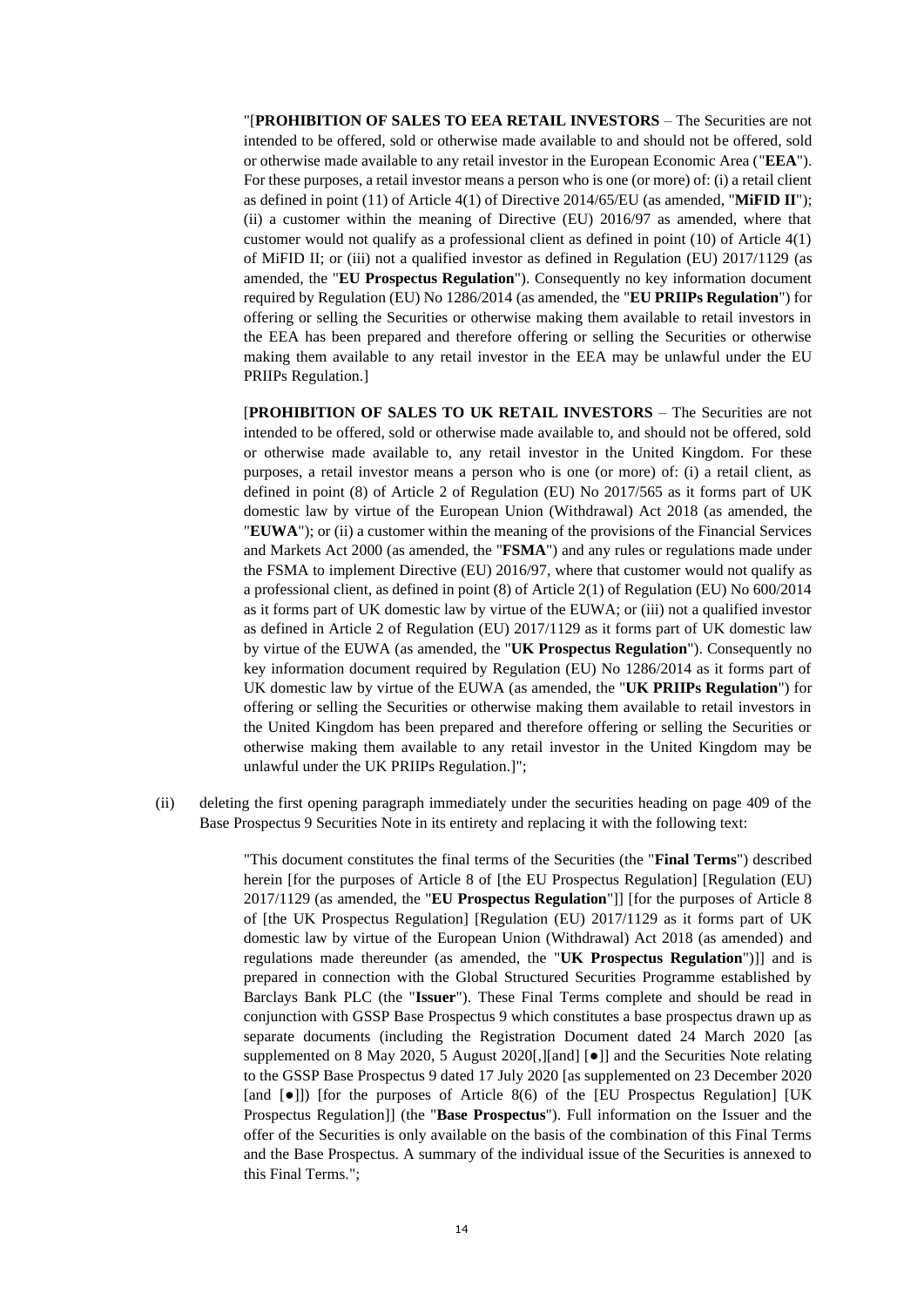(iii) deleting item 42 (*Prohibition of Sales to EEA and UK Retail Investors*) in Part A (*Contractual Terms*) on page 440 of the Base Prospectus 9 Securities Note in its entirety and replacing it with the following:

| "42. | (i)  | Prohibition of Sales<br>to EEA Retail<br>Investors: | [Applicable $-$ see the cover page of these Final<br>Terms] [Not Applicable]                                                                                                                                                                                                                                                                                                          |
|------|------|-----------------------------------------------------|---------------------------------------------------------------------------------------------------------------------------------------------------------------------------------------------------------------------------------------------------------------------------------------------------------------------------------------------------------------------------------------|
|      |      |                                                     | (If the Securities clearly do not constitute<br>"packaged" products or the Securities do constitute<br>"packaged" products and a key information<br>document will be prepared in the EEA, "Not<br>Applicable" should be specified. If the Securities<br>may constitute "packaged" products and no key<br>information document will be prepared,<br>"Applicable" should be specified.) |
|      | (ii) | Prohibition of Sales<br>to UK Retail<br>Investors:  | [Applicable – see the cover page of these Final<br>Terms] [Not Applicable]                                                                                                                                                                                                                                                                                                            |
|      |      |                                                     | (If the Securities clearly do not constitute<br>"packaged" products or the Securities do constitute<br>"packaged" products and a key information<br>document will be prepared in the UK, "Not<br>Applicable" should be specified. If the Securities<br>may constitute "packaged" products and no key<br>information document will be prepared,                                        |

(iv) deleting item 54 (*Relevant Benchmark[s]*) in Part A (*Contractual Terms*) on page 441 of the Base Prospectus 9 Securities Note in its entirety and replacing it with the following:

> "54. Relevant Benchmark[s]: [Amounts payable under the Securities are calculated by reference to [*specify benchmark*], which is provided by [*administrator legal name*] (the "**Administrator**"). As at the date of this Final Terms, the Administrator [appears][does not appear] on the register of administrators and benchmarks established and maintained by the European Securities and Markets Authority ("**ESMA**") pursuant to Article 36 of Regulation (EU) 2016/1011 (as amended, the "**EU Benchmarks Regulation**").] *(Additional explanatory language where the statement is negative:)* [As far as the Issuer is aware,

*"Applicable" should be specified.*)";

[[*administrator legal name*], as administrator of [*specify benchmark*] *(repeat as necessary)* [is/are] not required to be registered by virtue of Article 2 of the EU Benchmarks Regulation.] *OR* [the transitional provisions in Article 51 of the EU Benchmarks Regulation apply, such that [*insert names(s) of administrator(s)*] [is/are] not currently required to obtain authorisation or registration (or, if located outside the European Union, recognition, endorsement or equivalence).]]

[Amounts payable under the Securities may be calculated by reference to [*specify benchmark*], which is provided by [*administrator legal name*] (the "**Administrator**"). As at the date of this Prospectus,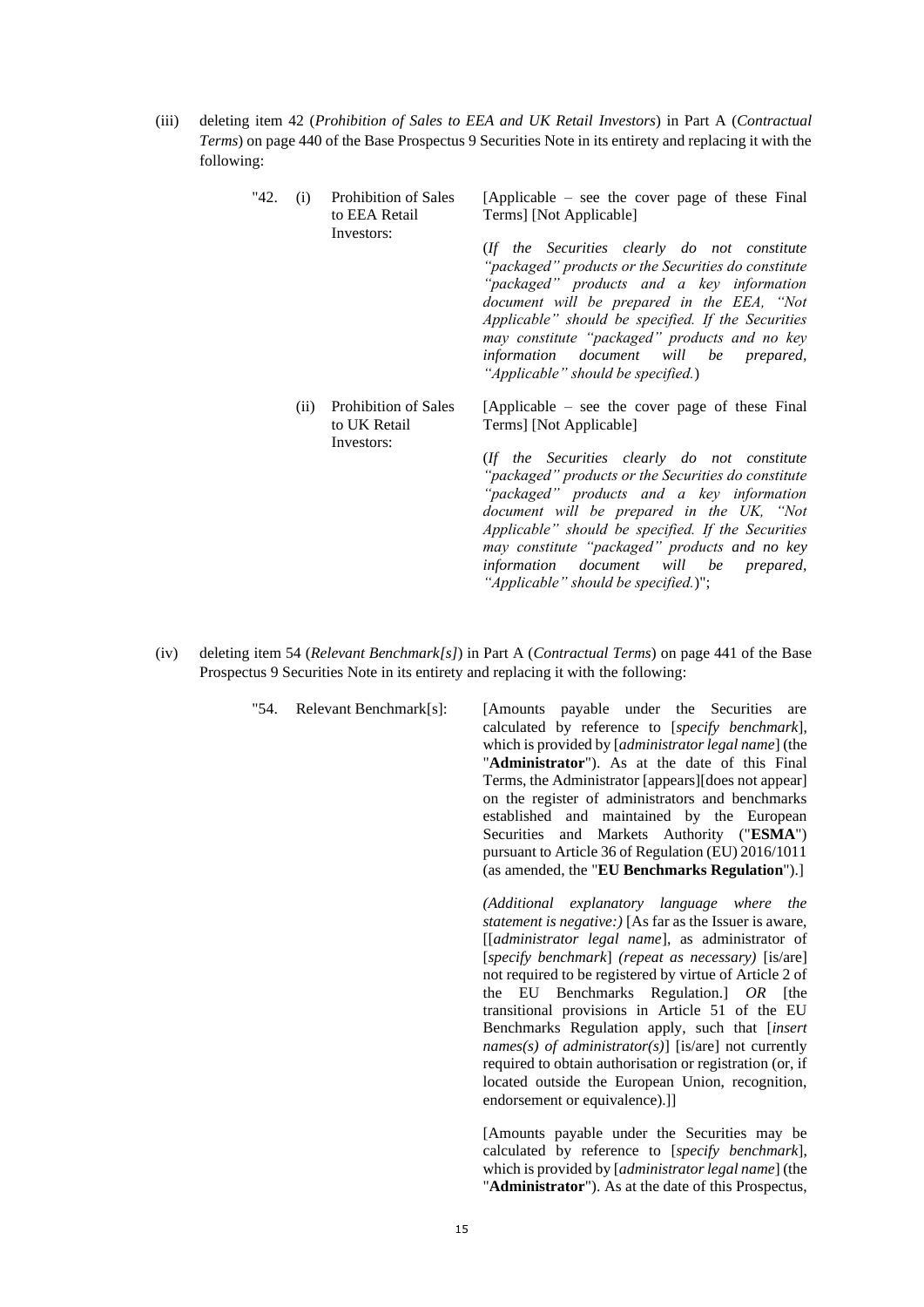the Administrator [appears][does not appear] on the register of administrators and benchmarks established and maintained by the Financial Conduct Authority ("**FCA**") pursuant to Article 36 of the Benchmarks Regulation (Regulation (EU) 2016/1011) as it forms part of UK domestic law by virtue of the European (Withdrawal) Act 2018 (as amended) (as amended, the "**UK Benchmarks Regulation**").]

*(Additional explanatory language where the statement is negative:)* [As far as the Issuer is aware, [[*administrator legal name*], as administrator of [*specify benchmark*] *(repeat as necessary)* [is/are] not required to be registered by virtue of Article 2 of the UK Benchmarks Regulation.] *OR* [the transitional provisions in Article 51 of the UK Benchmarks Regulation apply, such that [*insert names(s) of administrator(s)*] [is/are] not currently required to obtain authorisation or registration (or, if located outside the United Kingdom, recognition, endorsement or equivalence).]]

[Not Applicable]";

(v) deleting the information in respect of and following the guidance note *"[Insert if one or more Underlying Assets is a Barclays Mutual Funds Index:*" under item 6 (*[PAST AND FUTURE PERFORMANCE OF UNDERLYING ASSET(S), AND OTHER INFORMATION CONCERNING THE UNDERLYING ASSET[S]]*) of Part B (*Other Information*) on page 444 of the Base Prospectus 9 Securities Note (for the avoidance of doubt, incorporated into the Base Prospectus 9 Securities Note by way of the supplement dated 23 December 2020 and such item renumbered as item 7 accordingly) in its entirety and replacing it with the following:

"[*Insert if one or more Underlying Assets is a Barclays Mutual Funds Index:*

Additional Information relating to [*insert name of index*]

1. The Fund[s] included in the [*insert name of index*] and [its weight]/[their respective weights] and other relevant information are as specified in the table below:

| Fund      | <b>Bloomberg</b><br>ticker | <b>Fund Lag</b> | Weight                    | [Rebalancin<br>Cost<br>g<br>[each.]<br>a<br>$"Cost_{Rebi}"$<br><i>(include</i><br>where<br>the<br>relevant<br>Index Rules<br>specify<br>$Cost_{Rebi}]$ | <b>Fixed rate of</b><br>deduction |
|-----------|----------------------------|-----------------|---------------------------|--------------------------------------------------------------------------------------------------------------------------------------------------------|-----------------------------------|
| [•]<br>1. | $\left[ \bullet \right]$   | [•]             | $\lbrack \bullet \rbrack$ | $[\bullet]$                                                                                                                                            | [•]                               |

[*Repeat for each Fund*]

2. Type: [Excess Return]/[Total Return]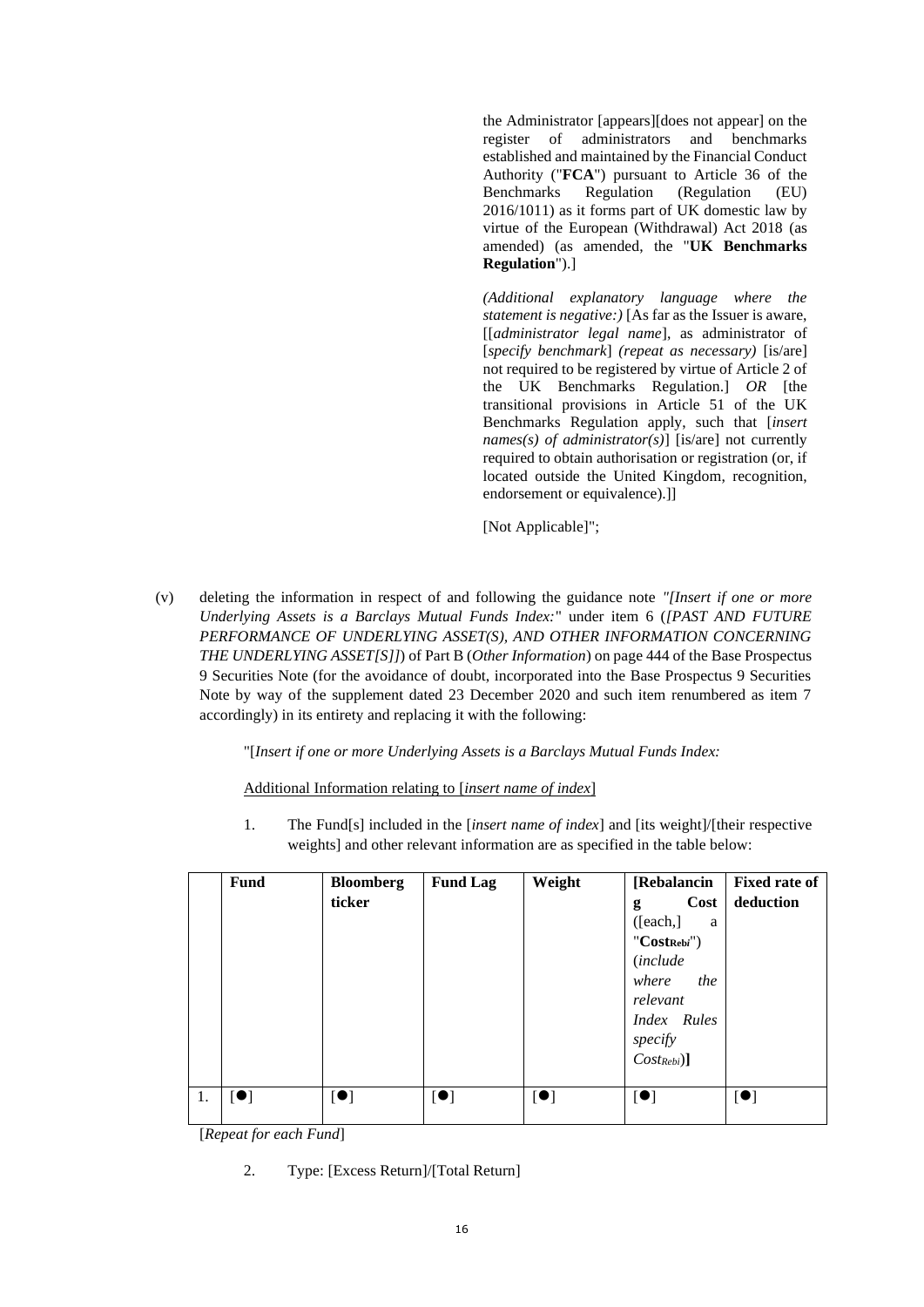- 3. Index Currency: [⚫]
- 4. Target Volatility: [ $\bullet$ ]
- 5. Cap: [⚫]
- 6. Adjustment Factor: [⚫]
- 7. Dividend Indicator: [0]/[1]
- 8. Index Base Date: [ $\bullet$ ]
- 9. Actual Exposure: [Type 1: No Threshold]/[Type 2: Absolute Threshold]/[Type 3: Relative Threshold]
- 10. Rebalancing threshold ("**T**"): [ $\bullet$ ]
- 11. Realised Volatility: [Type A]/[Type B]/[Type C]
- 12. [Rebalancing Cost: [⚫] (the "**CostReb**") (*include where the relevant Index Rules specify CostReb*)]

(*Repeat for each Underlying Asset*)]"; and

- (vi) deleting items 8.1(a) and 8.1(b) (renumbered as items 9.1(a) and 9.1(b) respectively as a result of the Supplement dated 23 December 2020) in Part B (*Other Information*) on pages 445 to 446 of the Base Prospectus 9 Securities Note in their entirety and replacing them with the following:
	- "(a) Public Offer: [Not Applicable]

*(Insert for Public Offer for the purposes of the EU Prospectus Regulation)* [An offer of the Securities may be made, subject to the conditions set out below by the Authorised Offeror(s) (specified in (b) immediately below) other than pursuant to Article 1(4) of the EU Prospectus Regulation) during the Offer Period (specified in (d) immediately below) subject to the conditions set out in the Base Prospectus and in (e) immediately below]

*(Insert for Public Offer for the purposes of the FSMA)* [An offer of the Securities may be made, subject to the conditions set out below by the Authorised Offeror(s) (specified in (b) immediately below) other than pursuant to section 86 of the FSMA) during the Offer Period (specified in (d) immediately below) subject to the conditions set out in the Base Prospectus and in (e) immediately below]

(b) Name(s) and address(es), to the extent known to the Issuer, of the placers in the various countries where the offer takes place (together the "**Authorised Offeror(s)**"):

Each financial intermediary specified in (i) and (ii) below:

(i) **Specific consent**: [[●] (the "**Initial Authorised Offeror(s)**")] [and each financial intermediary expressly named as an Authorised Offeror on the Issuer's website (*https://home.barclays/investorrelations/fixed-income-investors/prospectus-*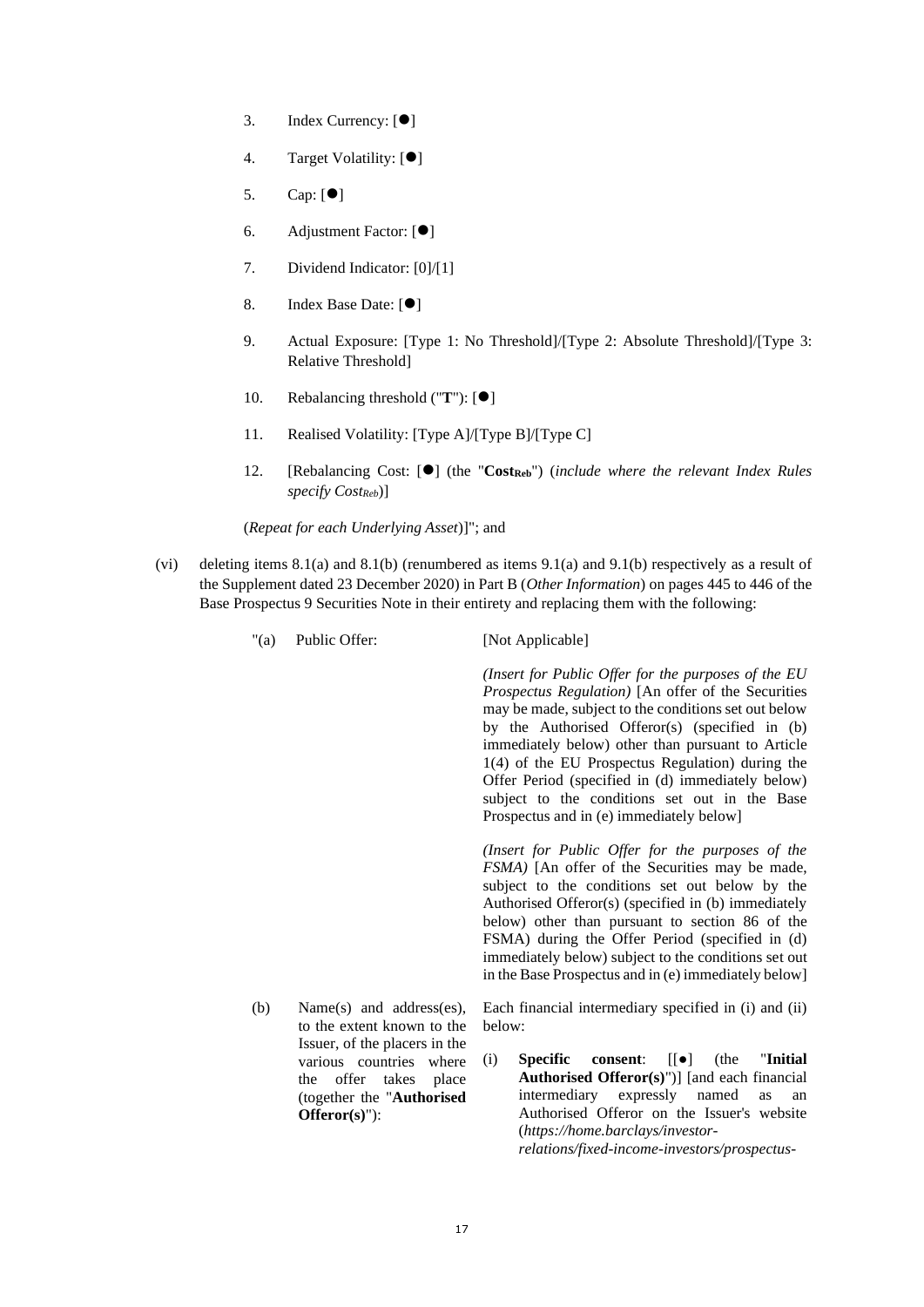*and-documents/structured-securities-finalterms*)]; and

(ii) **General consent**: [Not Applicable] [Applicable: each financial intermediary which (A) is authorised to make such offers under Directive 2014/65/EU of the European Parliament and of the Council on markets in financial instruments (as amended, "**MiFID II**"), including under any applicable implementing measure in each relevant jurisdiction, and (B) accepts such offer by publishing on its website the Acceptance Statement] [Applicable: each financial intermediary which (A) is authorised to make such offers under the FSMA), and (B) accepts such offer by publishing on its website the Acceptance Statement]".

## **I) Amendments to the section entitled "Form of Final Terms (Exercisable Certificates)"**

The section entitled "*Form of Final Terms (Exercisable Certificates)*" on pages 450 to 486 of the Base Prospectus 9 Securities Note shall be amended by:

(i) deleting the legend entitled "*Prohibition of Sales to EEA and UK Retail Investors*" on page 450 of the Base Prospectus 9 Securities Note in its entirety and replacing it with the two legends as follows:

> "[**PROHIBITION OF SALES TO EEA RETAIL INVESTORS** – The Securities are not intended to be offered, sold or otherwise made available to and should not be offered, sold or otherwise made available to any retail investor in the European Economic Area ("**EEA**"). For these purposes, a retail investor means a person who is one (or more) of: (i) a retail client as defined in point (11) of Article 4(1) of Directive 2014/65/EU (as amended, "**MiFID II**"); (ii) a customer within the meaning of Directive (EU) 2016/97 as amended, where that customer would not qualify as a professional client as defined in point (10) of Article 4(1) of MiFID II; or (iii) not a qualified investor as defined in Regulation (EU) 2017/1129 (as amended, the "**EU Prospectus Regulation**"). Consequently no key information document required by Regulation (EU) No 1286/2014 (as amended, the "**EU PRIIPs Regulation**") for offering or selling the Securities or otherwise making them available to retail investors in the EEA has been prepared and therefore offering or selling the Securities or otherwise making them available to any retail investor in the EEA may be unlawful under the EU PRIIPs Regulation.]

> [**PROHIBITION OF SALES TO UK RETAIL INVESTORS** – The Securities are not intended to be offered, sold or otherwise made available to, and should not be offered, sold or otherwise made available to, any retail investor in the United Kingdom. For these purposes, a retail investor means a person who is one (or more) of: (i) a retail client, as defined in point (8) of Article 2 of Regulation (EU) No 2017/565 as it forms part of UK domestic law by virtue of the European Union (Withdrawal) Act 2018 (as amended, the "**EUWA**"); or (ii) a customer within the meaning of the provisions of the Financial Services and Markets Act 2000 (as amended, the "**FSMA**") and any rules or regulations made under the FSMA to implement Directive (EU) 2016/97, where that customer would not qualify as a professional client, as defined in point (8) of Article 2(1) of Regulation (EU) No 600/2014 as it forms part of UK domestic law by virtue of the EUWA; or (iii) not a qualified investor as defined in Article 2 of Regulation (EU) 2017/1129 as it forms part of UK domestic law by virtue of the EUWA (as amended, the "**UK Prospectus Regulation**"). Consequently no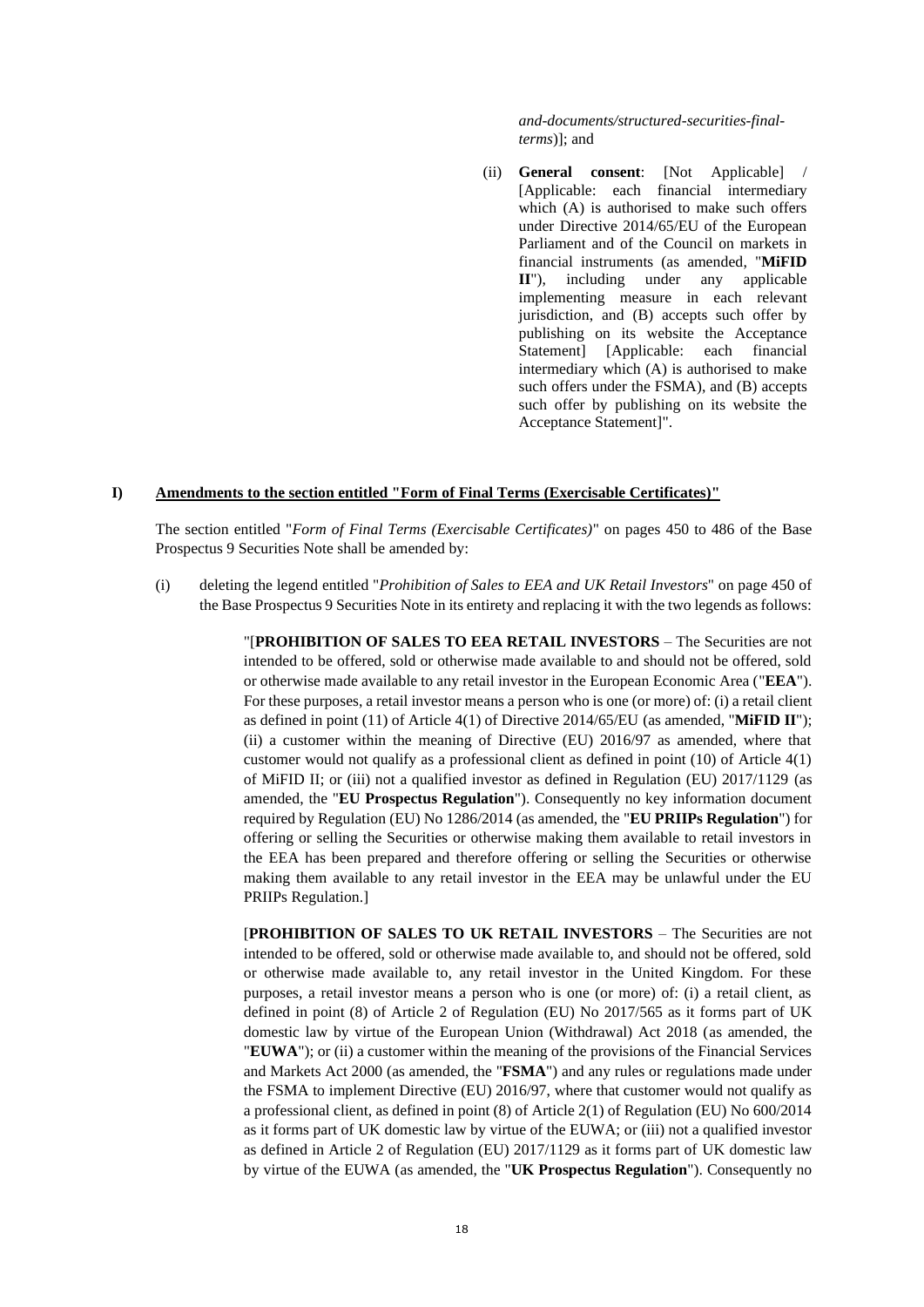key information document required by Regulation (EU) No 1286/2014 as it forms part of UK domestic law by virtue of the EUWA (as amended, the "**UK PRIIPs Regulation**") for offering or selling the Securities or otherwise making them available to retail investors in the United Kingdom has been prepared and therefore offering or selling the Securities or otherwise making them available to any retail investor in the United Kingdom may be unlawful under the UK PRIIPs Regulation.]";

(ii) deleting the first opening paragraph immediately under the securities heading on page 451 of the Base Prospectus 9 Securities Note in its entirety and replacing it with the following text:

> "This document constitutes the final terms of the Securities (the "**Final Terms**") described herein [for the purposes of Article 8 of [the EU Prospectus Regulation] [Regulation (EU) 2017/1129 (as amended, the "**EU Prospectus Regulation**"]] [for the purposes of Article 8 of [the UK Prospectus Regulation] [Regulation (EU) 2017/1129 as it forms part of UK domestic law by virtue of the European Union (Withdrawal) Act 2018 (as amended) and regulations made thereunder (as amended, the "**UK Prospectus Regulation**")]] and is prepared in connection with the Global Structured Securities Programme established by Barclays Bank PLC (the "**Issuer**"). These Final Terms complete and should be read in conjunction with GSSP Base Prospectus 9 which constitutes a base prospectus drawn up as separate documents (including the Registration Document dated 24 March 2020 [as supplemented on 8 May 2020, 5 August 2020[,][and] [●]] and the Securities Note relating to the GSSP Base Prospectus 9 dated 17 July 2020 [as supplemented on 23 December 2020 [and [●]]) [for the purposes of Article 8(6) of the [EU Prospectus Regulation] [UK Prospectus Regulation]] (the "**Base Prospectus**"). Full information on the Issuer and the offer of the Securities is only available on the basis of the combination of this Final Terms and the Base Prospectus. A summary of the individual issue of the Securities is annexed to this Final Terms.";

- (iii) deleting item 43 (*Prohibition of Sales to EEA and UK Retail Investors*) in Part A (*Contractual Terms*) on page 479 of the Base Prospectus 9 Securities Note in its entirety and replacing it with the following:
	- "43. (i) Prohibition of Sales to EEA Retail Investors:
- [Applicable see the cover page of these Final Terms] [Not Applicable]

(*If the Securities clearly do not constitute "packaged" products or the Securities do constitute "packaged" products and a key information document will be prepared in the EEA, "Not Applicable" should be specified. If the Securities may constitute "packaged" products and no key information document will be prepared, "Applicable" should be specified.*)

(ii) Prohibition of Sales to UK Retail Investors: [Applicable – see the cover page of these Final Terms] [Not Applicable]

> (*If the Securities clearly do not constitute "packaged" products or the Securities do constitute "packaged" products and a key information document will be prepared in the UK, "Not Applicable" should be specified. If the Securities may constitute "packaged" products and no key information document will be prepared, "Applicable" should be specified.*)";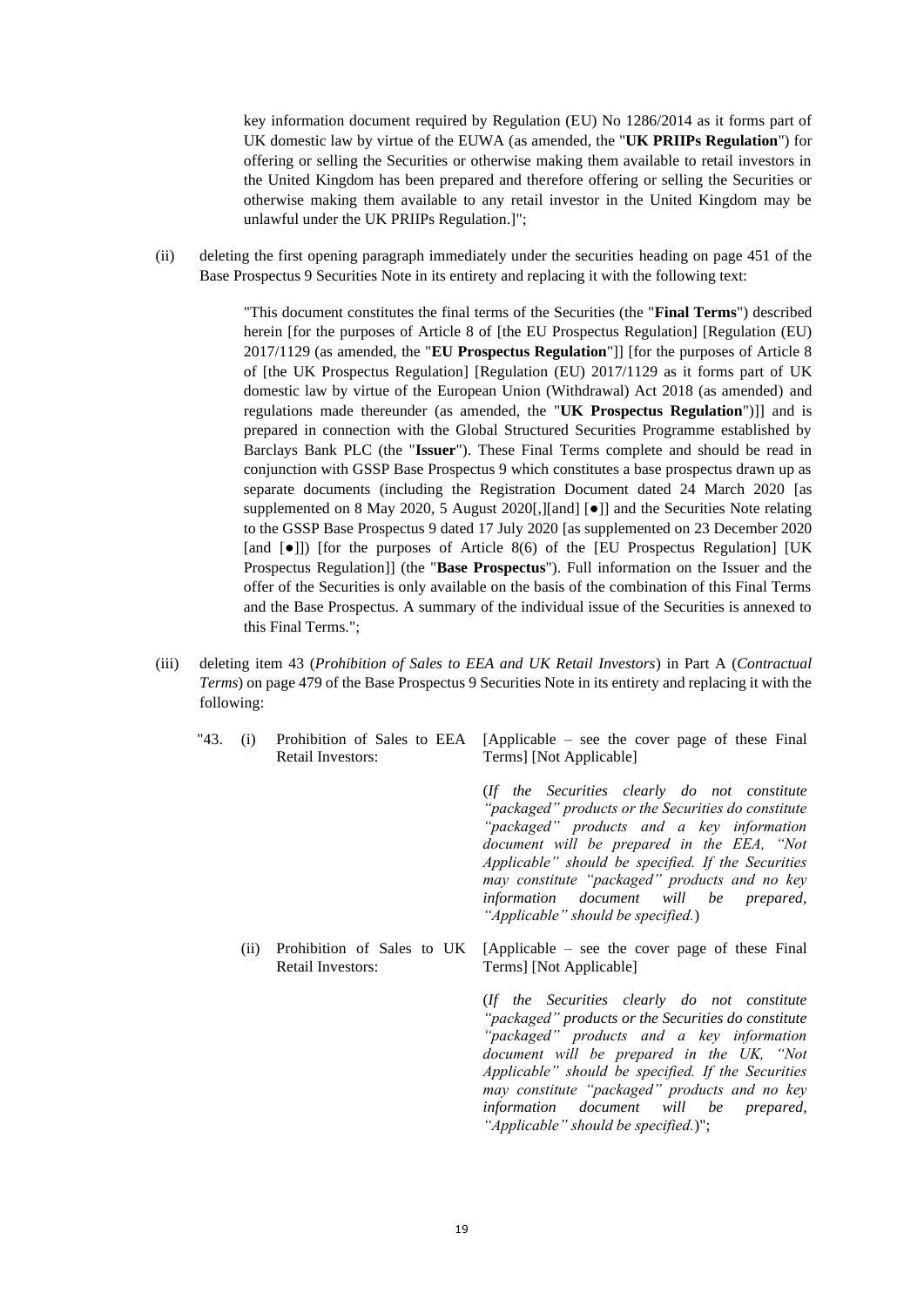(iv) deleting item 52 (*Relevant Benchmark[s]*) in Part A (*Contractual Terms*) on page 479 of the Base Prospectus 9 Securities Note in its entirety and replacing it with the following:

"52. Relevant Benchmark[s]: [Amounts payable under the Securities are calculated by reference to [*specify benchmark*], which is provided by [*administrator legal name*] (the "**Administrator**"). As at the date of this Final Terms, the Administrator [appears][does not appear] on the register of administrators and benchmarks established and maintained by the European Securities and Markets Authority ("**ESMA**") pursuant to Article 36 of Regulation (EU) 2016/1011 (as amended, the "**EU Benchmarks Regulation**").]

> *(Additional explanatory language where the statement is negative:)* [As far as the Issuer is aware, [[*administrator legal name*], as administrator of [*specify benchmark*] *(repeat as necessary)* [is/are] not required to be registered by virtue of Article 2 of the EU Benchmarks Regulation.] *OR* [the transitional provisions in Article 51 of the EU Benchmarks Regulation apply, such that [*insert names(s) of administrator(s)*] [is/are] not currently required to obtain authorisation or registration (or, if located outside the European Union, recognition, endorsement or equivalence).]]

> [Amounts payable under the Securities may be calculated by reference to [*specify benchmark*], which is provided by [*administrator legal name*] (the "**Administrator**"). As at the date of this Prospectus, the Administrator [appears][does not appear] on the register of administrators and benchmarks established and maintained by the Financial Conduct Authority ("**FCA**") pursuant to Article 36 of the Benchmarks Regulation (Regulation (EU) 2016/1011) as it forms part of UK domestic law by virtue of the European (Withdrawal) Act 2018 (as amended) (as amended, the "**UK Benchmarks Regulation**").]

> *(Additional explanatory language where the statement is negative:)* [As far as the Issuer is aware, [[*administrator legal name*], as administrator of [*specify benchmark*] *(repeat as necessary)* [is/are] not required to be registered by virtue of Article 2 of the UK Benchmarks Regulation.] *OR* [the transitional provisions in Article 51 of the UK Benchmarks Regulation apply, such that [*insert names(s) of administrator(s)*] [is/are] not currently required to obtain authorisation or registration (or, if located outside the United Kingdom, recognition, endorsement or equivalence).]]

[Not Applicable]";

(v) deleting the information in respect of and following the guidance note *"[Insert if one or more Underlying Assets is a Barclays Mutual Funds Index:*" under item 5 (*[PAST AND FUTURE*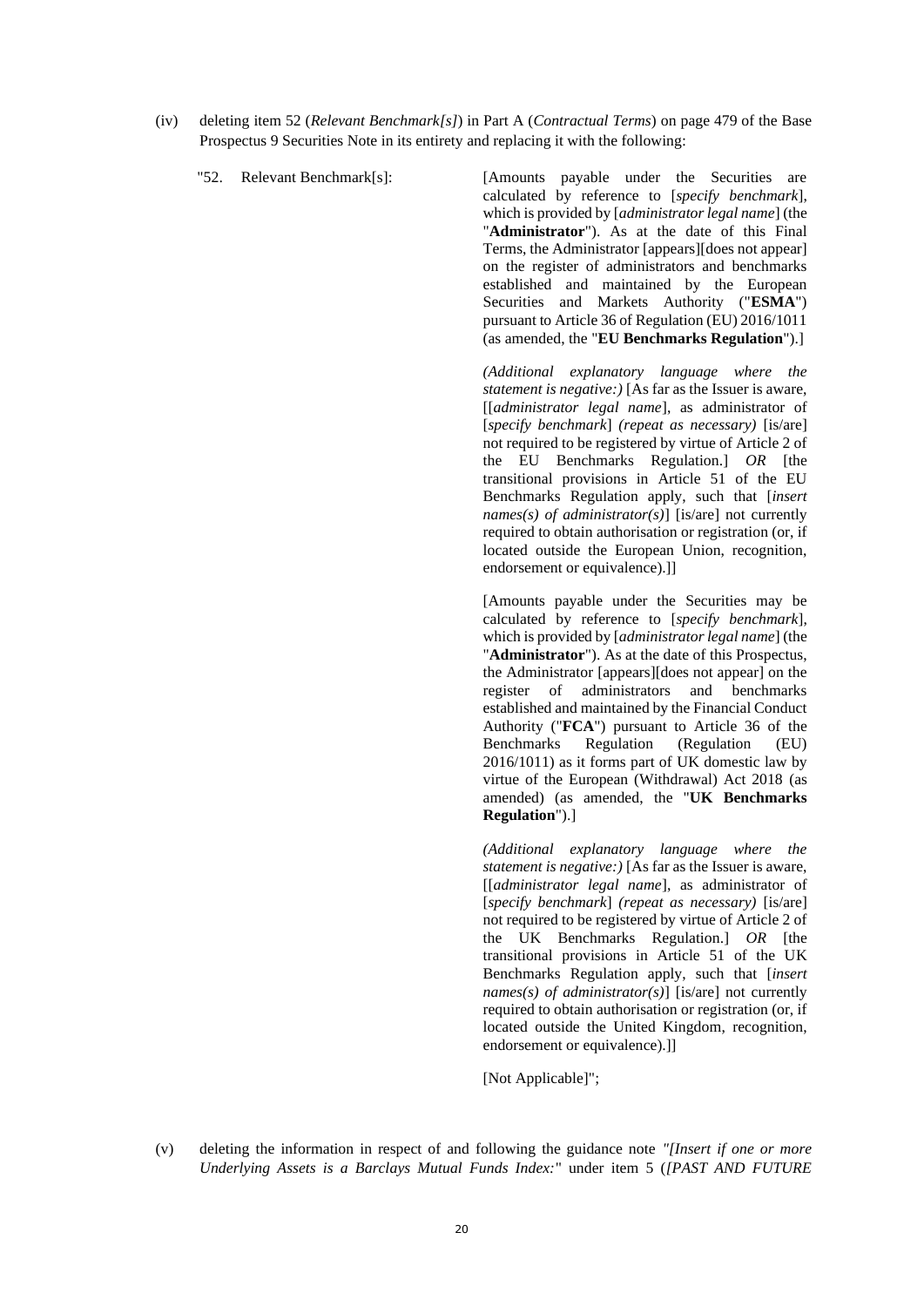*PERFORMANCE OF UNDERLYING ASSET(S), AND OTHER INFORMATION CONCERNING THE UNDERLYING ASSET[S]]*) of Part B (*Other Information*) on page 482 of the Base Prospectus 9 Securities Note (for the avoidance of doubt, incorporated into the Base Prospectus 9 Securities Note by way of the supplement dated 23 December 2020 and such item renumbered as item 6 accordingly) in its entirety and replacing it with the following:

"[*Insert if one or more Underlying Assets is a Barclays Mutual Funds Index:*

Additional Information relating to [*insert name of index*]

1. The Fund[s] included in the [*insert name of index*] and [its weight]/[their respective weights] and other relevant information are as specified in the table below:

|    | <b>Fund</b> | <b>Bloomberg</b><br>ticker | <b>Fund Lag</b>          | Weight                   | [Rebalancin<br>Cost<br>g<br>[each.]<br>a<br>$"Cost_{Rebi}"$<br><i>(include)</i><br>where the<br>relevant<br>Index Rules<br>specify<br>$Cost_{Rebi}$ ] | <b>Fixed rate of</b><br>deduction |
|----|-------------|----------------------------|--------------------------|--------------------------|-------------------------------------------------------------------------------------------------------------------------------------------------------|-----------------------------------|
| 1. | [•]         | $\lbrack \bullet \rbrack$  | $\left[ \bullet \right]$ | $\left[ \bullet \right]$ | [•]                                                                                                                                                   | $\left[ \bullet \right]$          |

[*Repeat for each Fund*]

- 2. Type: [Excess Return]/[Total Return]
- 3. Index Currency: [●]
- 4. Target Volatility: [ $\bullet$ ]
- 5. Cap: [⚫]
- 6. Adjustment Factor: [⚫]
- 7. Dividend Indicator: [0]/[1]
- 8. Index Base Date: [ $\bullet$ ]
- 9. Actual Exposure: [Type 1: No Threshold]/[Type 2: Absolute Threshold]/[Type 3: Relative Threshold]
- 10. Rebalancing threshold ("**T**"): [ $\bullet$ ]
- 11. Realised Volatility: [Type A]/[Type B]/[Type C]
- 12. [Rebalancing Cost: [⚫] (the "**CostReb**") (*include where the relevant Index Rules specify CostReb*)]

(*Repeat for each Underlying Asset*)]"; and

(vi) deleting items 7.1(a) and 7.1(b) (renumbered as items 8.1(a) and 8.1(b) respectively as a result of the Supplement dated 23 December 2020) in Part B (*Other Information*) on pages 482 to 483 of the Base Prospectus 9 Securities Note in their entirety and replacing them with the following: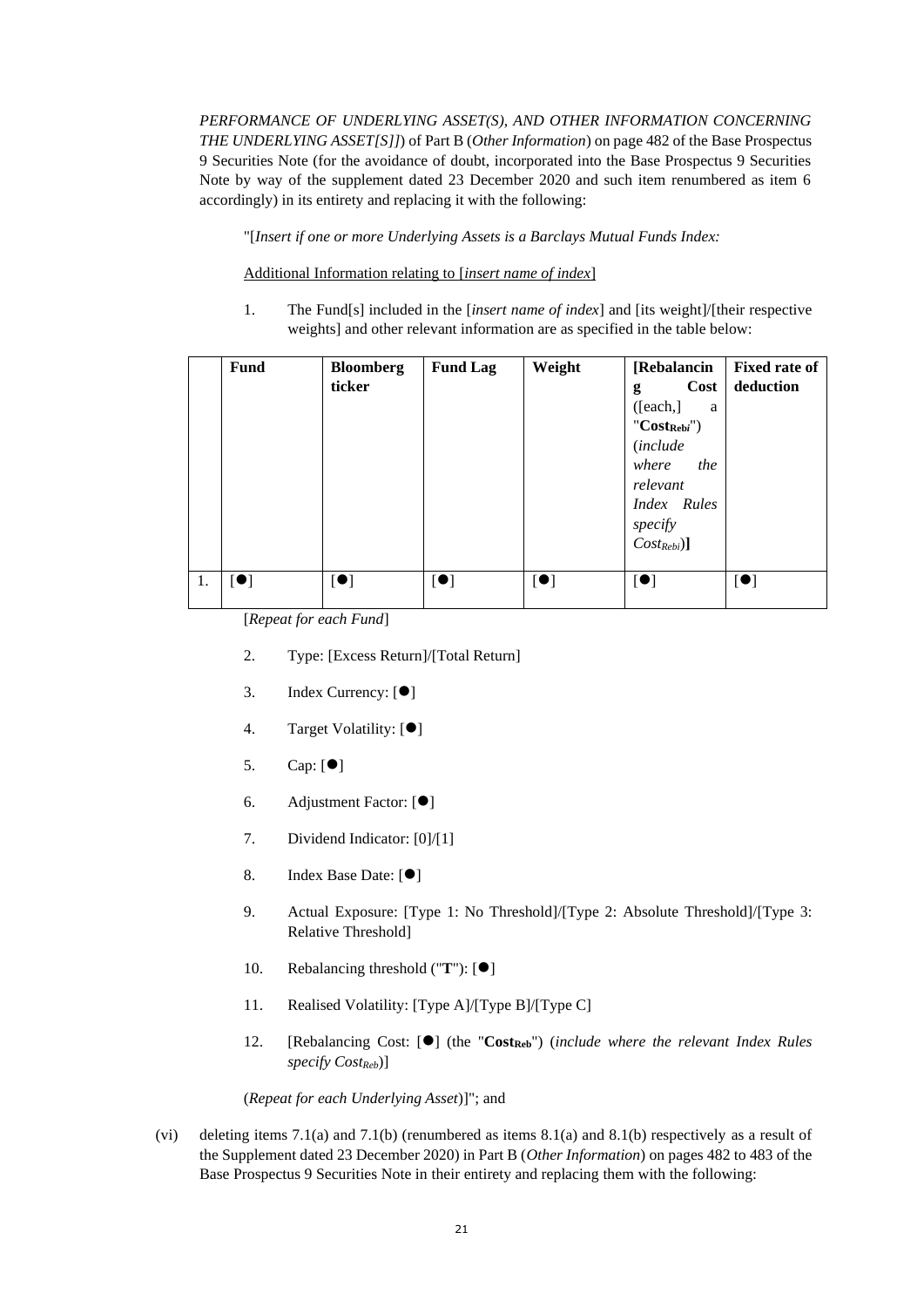#### "(a) Public Offer: [Not Applicable]

(b) Name(s) and address(es), to the extent known to the Issuer, of the placers in the various countries where the offer takes place (together the "**Authorised Offeror(s)**"):

*(Insert for Public Offer for the purposes of the EU Prospectus Regulation)* [An offer of the Securities may be made, subject to the conditions set out below by the Authorised Offeror(s) (specified in (b) immediately below) other than pursuant to Article 1(4) of the EU Prospectus Regulation) during the Offer Period (specified in (d) immediately below) subject to the conditions set out in the Base Prospectus and in (e) immediately below]

*(Insert for Public Offer for the purposes of the FSMA)* [An offer of the Securities may be made, subject to the conditions set out below by the Authorised Offeror(s) (specified in (b) immediately below) other than pursuant to section 86 of the FSMA) during the Offer Period (specified in (d) immediately below) subject to the conditions set out in the Base Prospectus and in (e) immediately below]

Each financial intermediary specified in (i) and (ii) below:

- (i) **Specific consent**: [[●] (the "**Initial Authorised Offeror(s)**")] [and each financial intermediary expressly named as an Authorised Offeror on the Issuer's website (*https://home.barclays/investorrelations/fixed-income-investors/prospectusand-documents/structured-securities-finalterms*)]; and
- (ii) **General consent**: [Not Applicable] / [Applicable: each financial intermediary which (A) is authorised to make such offers under Directive 2014/65/EU of the European Parliament and of the Council on markets in financial instruments (as amended, "**MiFID II**"), including under any applicable implementing measure in each relevant jurisdiction, and (B) accepts such offer by publishing on its website the Acceptance Statement] [Applicable: each financial intermediary which (A) is authorised to make such offers under the FSMA), and (B) accepts such offer by publishing on its website the Acceptance Statement]".

#### **J) Amendments to the section entitled "Taxation"**

The section entitled "*Taxation*" on pages 490 to 541 of the Base Prospectus 9 Securities Note shall be amended by deleting the first paragraph of sub-sub-sub-section 2.2(a) (*United Kingdom taxation - United Kingdom Stamp Duty and Stamp Duty Reserve Tax ("SDRT") – Issue*) on page 492 it in its entirety and replacing it with the following: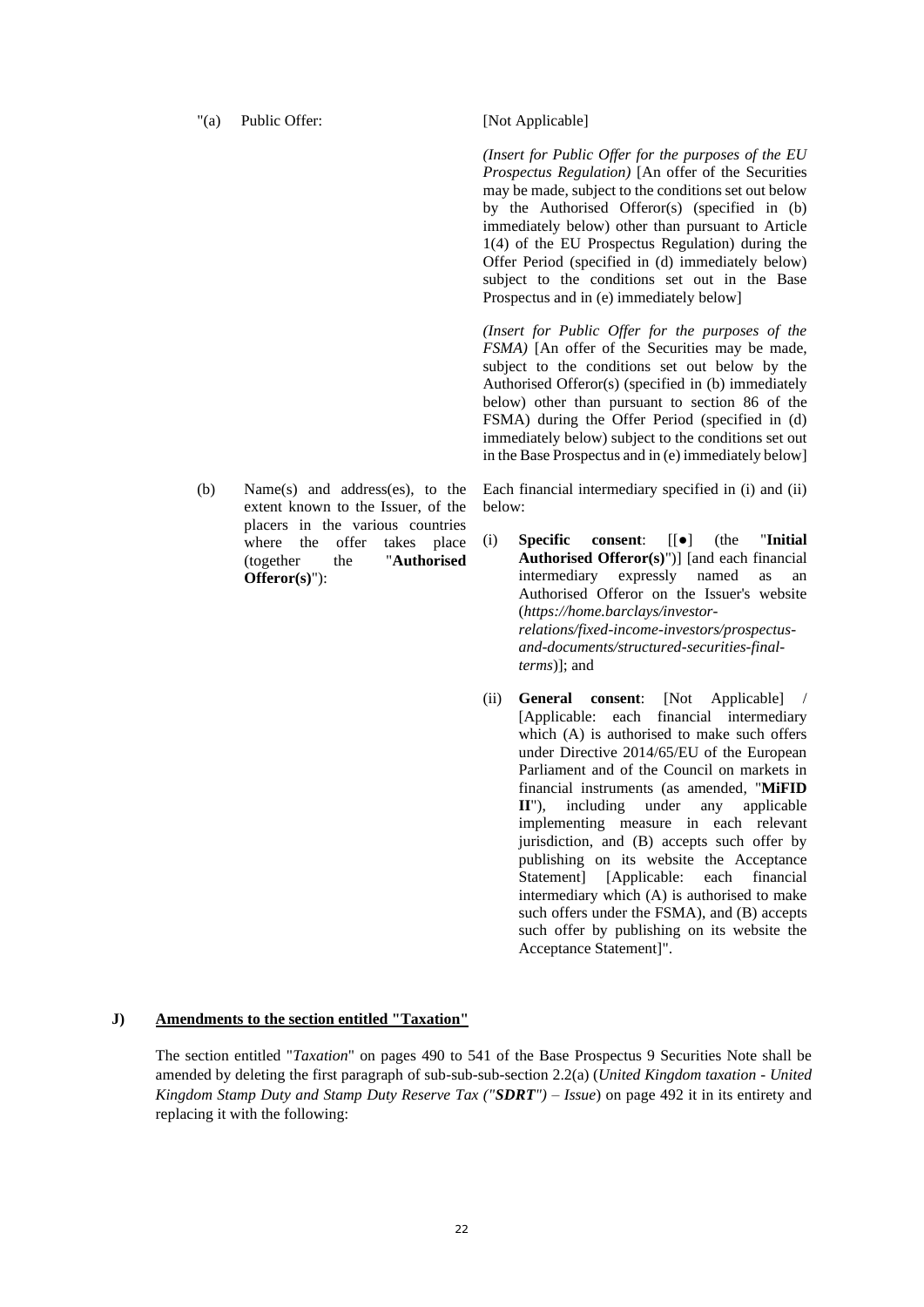"No UK stamp duty or SDRT should generally be payable on the issue of Securities save that SDRT at 1.5% may be payable on an issue of Securities where all three of the conditions in (i), (ii) and (iii) below are met:

- (i) the Securities do not constitute exempt loan capital (see below);
- (ii) the Securities are not covered by Article 5(2) of the Capital Duties Directive (Council Directive 2008/7/EC) (to the extent that that forms part of UK domestic law by virtue of the European Union Withdrawal Act 2018 (as amended)); and
- (iii) the Securities are issued to an issuer of depositary receipts or a clearance service (or their nominees).".

## **K) Amendments to the section entitled "Purchase and Sale"**

The section entitled "*Purchase and Sale*" on pages 542 to 552 of the Base Prospectus 9 Securities Note shall be amended by:

(i) deleting the second opening paragraph on page 542 of the Base Prospectus 9 Securities Note in its entirety and replacing it with the following text:

> "No representation is made that any action has been or will be taken by the Issuer or the Managers in any jurisdiction that would permit a public offering of any of the Securities or possession or distribution of the Base Prospectus or any other offering material or any Final Terms in relation to any Securities in any country or jurisdiction where action for that purpose is required (other than actions by the Issuer to meet the requirements of the EU Prospectus Regulation or the UK Prospectus Regulation, as applicable, for offerings contemplated in the Base Prospectus and/or the Final Terms). No offers, sales, resales or deliveries of any Securities, or distribution of any offering material relating to any Securities, may be made in or from any jurisdiction and/or to any individual or entity except in circumstances which will result in compliance with any applicable laws and regulations and which will not impose any obligation on the Issuer and/or the Managers.";

(ii) deleting the selling restrictions headed "Belgium" on page 543 in their entirety and replacing them with the following:

## "**Belgium**

For selling restrictions in respect of Belgium, please see "*Public Offer Selling Restrictions Under The EU Prospectus Regulation*" below.

This Base Prospectus has not been submitted for approval to the Financial Services and Markets Authority. Accordingly, investments instruments (as defined in the law of 11 July 2018 on offerings to the public of investment instruments and the admission of investment instruments to trading on regulated markets, as amended or replaced from time to time (the "**Prospectus Law**")) that do not qualify as securities (as defined in the EU Prospectus Regulation), including Securities that have a maturity of less than 12 months and qualify as money market instruments, and that therefore fall outside the scope of the EU Prospectus Regulation, may not be distributed in Belgium by way of an offering to the public, as defined in and subject to the exemptions set out in the Prospectus Law.

Any offeror of Securities will be required to represent and agree that it will not offer for sale, sell or market Securities to any person qualifying as a consumer within the meaning of Article I.1.2 of the Belgian Code of Economic Law, as amended from time to time, unless such offer, sale or marketing is made in compliance with this Code and its implementing regulation.";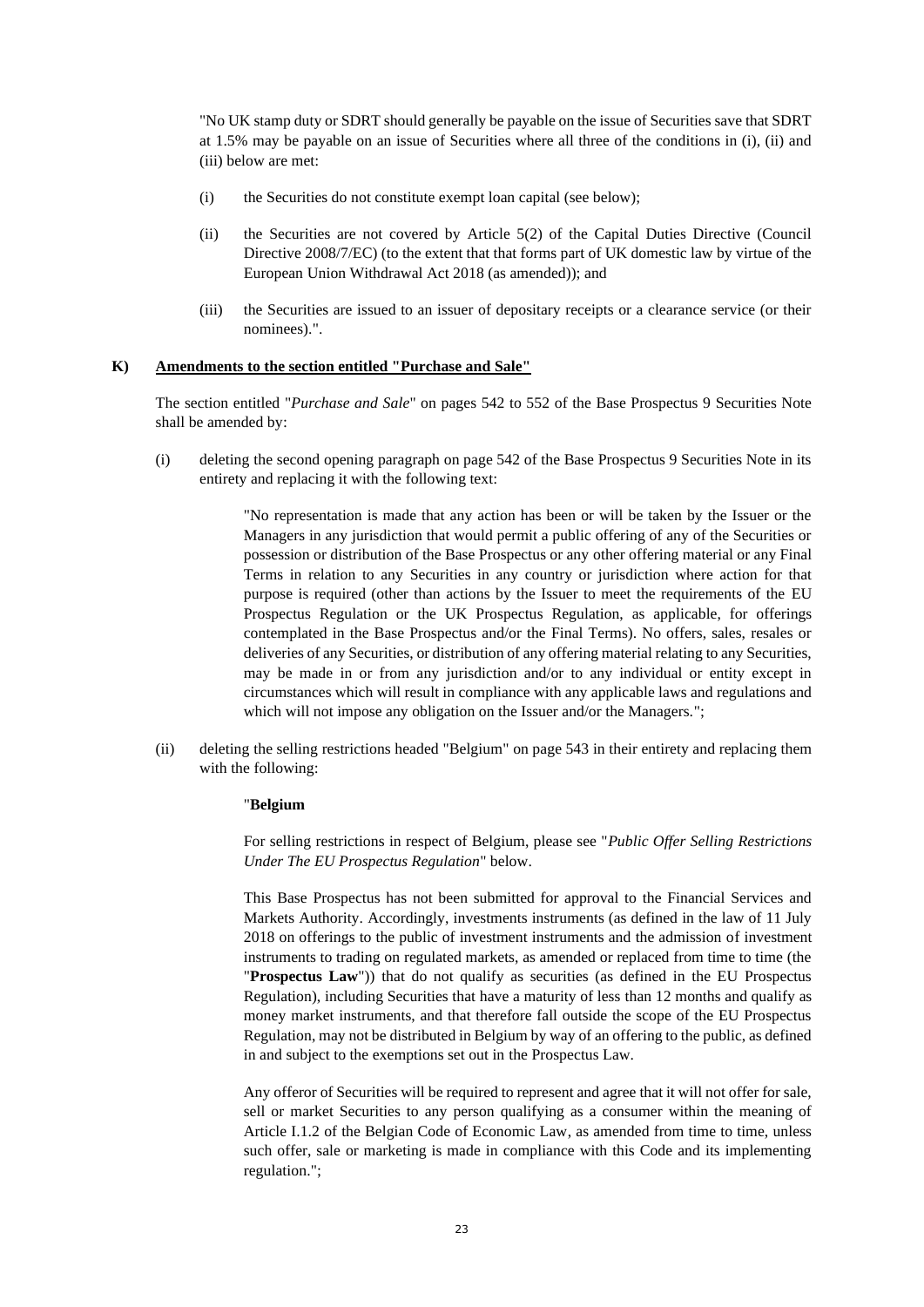(iii) deleting the selling restrictions headed "*France*" on pages 543 to 544 of the Base Prospectus 9 Securities Note in their entirety and replacing them with the following:

### "**France**

This Base Prospectus has not been approved by the *Autorité des marchés financiers*.

Each Manager and the relevant Issuer has represented and agreed, and each further Manager appointed under the Programme will be required to represent and agree, that:

- (a) *Offer to the public non exempted from the obligation to publish a prospectus in France:* it has only made and will only make an offer of Securities to the public non exempted from the obligation to publish a prospectus in France in the period beginning (i) when a prospectus in relation to those Securities has been approved by the *Autorité des marchés financiers* ("**AMF**"), on the date of such publication or, (ii) when a prospectus has been approved by the competent authority of another Member State of the EEA in accordance with the (EU) 2017/1129 (as amended, "**EU Prospectus Regulation**"), on the date of notification of such approval to the AMF in accordance with Article 25 of the EU Prospectus Regulation, and ending at the latest on the date which is 12 months after the date of approval of the prospectus, all in accordance with Articles 3 and 12 of the EU Prospectus Regulation, Articles L. 412- 1 and L. 621-8 of the French *Code monétaire et financier* ("**CMF**") and the *Règlement général* of the AMF ("**RG AMF**"); or
- (b) *Offer to the public exempted from the obligation to publish a prospectus (Private placement) in France:* it has not offered or sold and will not offer or sell, directly or indirectly, Securities to the public in France, and has not distributed or caused to be distributed and will not distribute or cause to be distributed to the public in France, the Base Prospectus, the relevant Final Terms or any other offering material relating to the Securities. Such offers, sales and distributions have been and will be made in France only in circumstances that do constitute an offer to the public exempted from the obligation to publish a prospectus pursuant to Articles L.411-2 and L.411-2-1 of the CMF and more particularly to (a) a restricted circle of investors (*cercle restreint d'investiseurs*), other than qualified investors, acting for their own account; in accordance with Articles L. 411-2  $1^{\circ}$  and D.411-4 of the CMF and/or (b) qualified investors (*investisseurs qualifiés*), as defined in, and in accordance with Article L 411-2 1° of the CMF and Article 2(e) of the EU Prospectus Regulation and/or (c) investors who acquire Securities for a total consideration of at least EUR 100,000 (or its equivalent in another currency) per investor, for each separate offer in accordance with Article L. 411-2-1 2° of the CMF and Article 211-2 II of the RG AMF and/or (d) Securities whose nominal amount or equivalent amounts is at least EUR 100,000 (or its equivalent in another currency) in accordance with Article L. 411-2-1 3° of the CMF and Article 211-2 III of the RG AMF.

The direct or indirect resale of Securities which have been acquired in with respect to an offer to the public exempted from the obligation to publish a prospectus shall be subject to the same restrictions and shall only be made in accordance with Articles L.411-2, L.411-2- 1,L412.1 and L.621-8 of the French *Code monétaire et financier*.";

(iv) deleting the first sentence in the selling restrictions headed "*Italy*" on page 544 of the Base Prospectus 9 Securities Note in its entirety and replacing it with the following:

> "In addition to the requirements set out under "*Public Offer Selling Restrictions Under The EU Prospectus Regulation*", any offer, sale or delivery of the Securities or distribution of copies of the Base Prospectus or any other document relating to the Securities in the Republic of Italy must be:";

(v) deleting the selling restrictions headed "*The Netherlands*" on pages 545 to 546 of the Base Prospectus 9 Securities Note in their entirety and replacing them with the following: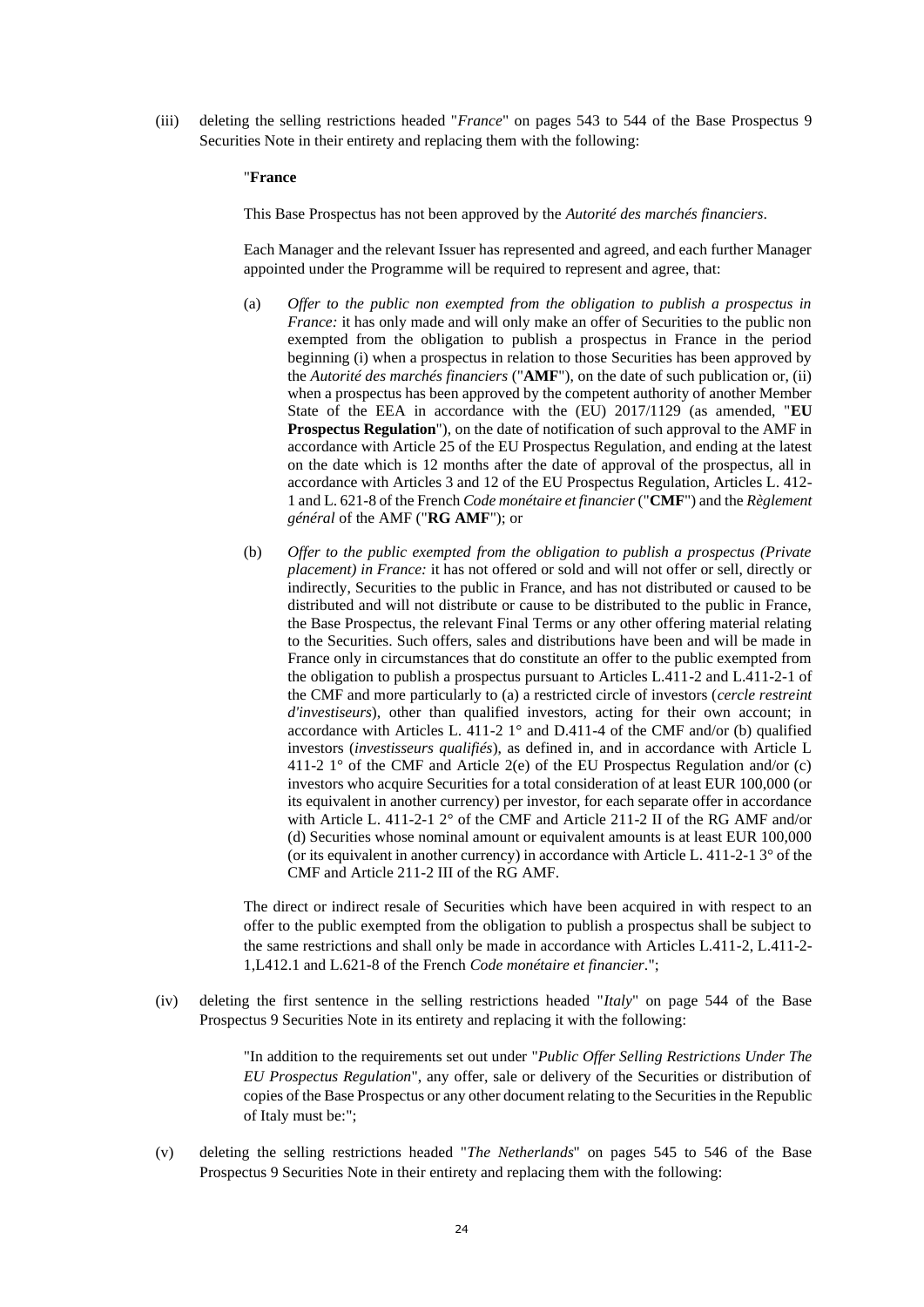#### "**The Netherlands**

- (a) **Specific Dutch selling restriction for exempt offers:** Each Manager has represented and agreed and each further Manager appointed under the Programme will be required to represent and agree that it will not make an offer of Securities which are the subject of the offering contemplated by this Base Prospectus as completed by the issue terms or securities note in relation thereto to the public in the Netherlands in reliance on Article 1(4) of the EU Prospectus Regulation unless:
	- (i) such offer is made exclusively to persons or legal entities which are qualified investors (as defined in the Dutch Financial Supervision Act (*Wet op het financieel toezicht*, the "**FSA**") and which includes authorised discretionary asset managers acting for the account of retail investors under a discretionary investment management contract) in the Netherlands; or
	- (ii) standard exemption logo and wording are disclosed as required by article 5:20(5) of the FSA; or
	- (iii) such offer is otherwise made in circumstances in which article 5:20(5) of the FSA is not applicable,

provided that no such offer of Securities shall require any Issuer or any Manager to publish a prospectus pursuant to Article 3 of the EU Prospectus Regulation or supplement a prospectus pursuant to Article 23 of the EU Prospectus Regulation.

For the purposes of this provision, the expressions (i) an 'offer of Securities to the public' in relation to any Securities in the Netherlands and (ii) 'EU Prospectus Regulation' have the meaning given to them above in the paragraph entitled "*Public Offer Selling Restrictions Under The EU Prospectus Regulation*".

- (b) **Regulatory capacity to offer Securities in the Netherlands:** Each Manager under the Programme, and each further Manager appointed under the Programme, that did not and does not have the requisite Dutch regulatory capacity to make offers or sales of financial instruments in the Netherlands has represented and agreed or, in the case of further Managers, will be required to represent and agree with the Issuer that it has not offered or sold and will not offer or sell any of the Securities of the Issuer in the Netherlands, other than through one or more investment firms acting as principals and having the Dutch regulatory capacity to make such offers or sales.
- (c) **Compliance with Dutch Savings Certificate Act:** In addition and without prejudice to the relevant restrictions set out under "*Public Offer Selling Restrictions Under The EU Prospectus Regulation*" below, Zero Coupon Securities (as defined below) in definitive form may only be transferred and accepted, directly or indirectly, within, from or into the Netherlands through the mediation of either the Issuer or a member firm of Euronext Amsterdam N.V., admitted in a function on one or more markets or systems held or operated by Euronext Amsterdam N.V., in accordance with the Dutch Savings Certificates Act (*Wet inzake spaarbewijzen*) of 21 May 1985 (as amended).

No such mediation is required in respect of: (i) the transfer and acceptance of rights representing an interest in a Zero Coupon Security in global form; (ii) the initial issue of Zero Coupon Securities in definitive form to the first Holders thereof; (iii) the transfer and acceptance of Zero Coupon Securities in definitive form between individuals not acting in the conduct of a business or profession; or (iv) the transfer and acceptance of such Zero Coupon Securities within, from or into the Netherlands if all Zero Coupon Securities (either in definitive form or as rights representing an interest in a Zero Coupon Security in global form) of any particular Series or Tranche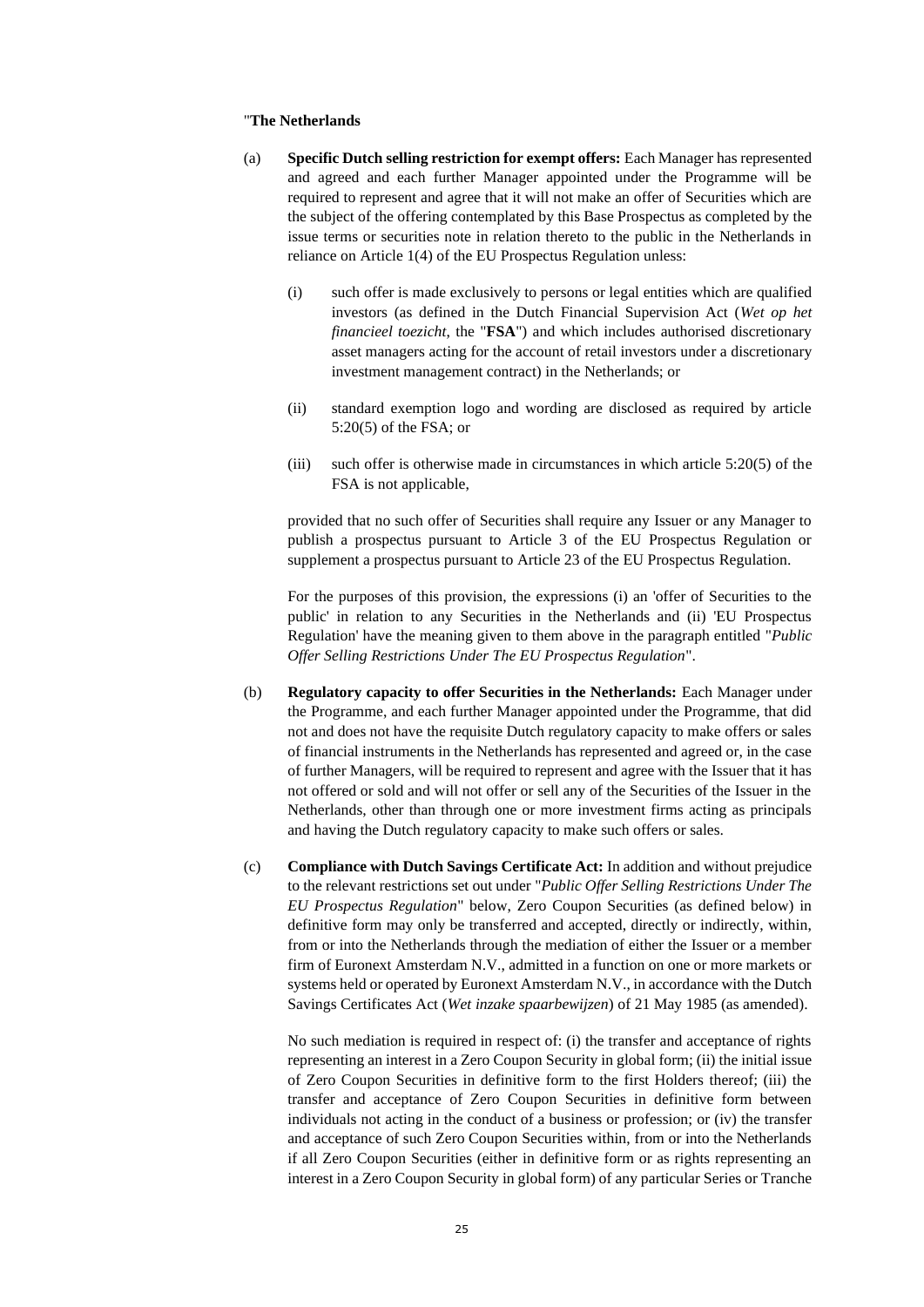of Securities are issued outside the Netherlands and are not distributed into the Netherlands in the course of initial distribution or immediately thereafter. In the event that the Savings Certificates Act applies, certain identification requirements in relation to the issue and transfer of, and payments on, Zero Coupon Securities have to be complied with.

As used herein 'Zero Coupon Securities' are Securities that are in bearer form and that constitute a claim for a fixed sum against the Issuer and on which interest does not become due during their tenor or on which no interest is due whatsoever.";

(vi) deleting the selling restrictions headed "*Portugal*" on pages 546 to 547 of the Base Prospectus 9 Securities Note in their entirety and replacing them with the following:

#### "**Portugal**

Each Manager has represented and agreed, and each further Manager appointed pursuant to the Programme will be required to represent and agree, that the Securities may not be and will not be offered to the public in Portugal under circumstances which are deemed to be a public offering (*oferta pública*) under the Portuguese Securities Code (*Código dos Valores Mobiliários*) approved by Decree-Law 486/99, of 13 November 1999 (as amended and restated from time to time), unless (i) the requirements and provisions applicable to public offerings in Portugal are met, (ii) the relevant registration, filing, approval or recognition with or by the Portuguese Securities Market Commission (*Comissão do Mercado de Valores Mobiliários*, the "**CMVM**") is made or obtained and (iii) compliance with all laws and regulations applicable in Portugal to such offering is ensured.

Each Manager has also represented and agreed, and each further Manager appointed pursuant to the Programme will be required to represent and agree, that the Securities may not be and will not be offered to retail investors (as defined in Regulation (EU) No 1286/2014 ("**EU PRIIPs Regulation**")) in Portugal unless (i) the Final Terms specify the "Prohibition of Sales to EEA Retail Investors" as "Not Applicable", (ii) any key information document required under the EU PRIIPs Regulation, the PRIIPs legal framework approved by Decree-Law 35/2018 and the CMVM Regulation 8/2018 (collectively the "**PRIIPs Rules**") are prepared and delivered to the investors, (iii) any required registration, filing, approval or recognition of such document or any advertising material with or by the CMVM is made or obtained and (iv) compliance with all laws and regulations applicable in Portugal to such offering is ensured.

In addition, each Manager has represented and agreed, and each further Manager appointed pursuant to the Programme will be required to represent and agree, that:

- (a) it has not, directly or indirectly, distributed, made available or caused to be distributed this Base Prospectus and/or any related offering or advertising material or otherwise offered, advertised, marketed, invited to subscribe, gathered investment intentions, sold, re-sold, re-offered or delivered any Securities in Portugal and/or towards any individuals or entities resident in Portugal or having a permanent establishment located in Portuguese territory ("**Portuguese Investors**"); and
- (b) it will not, directly or indirectly, take any of the actions mentioned in (a) in the future,

other than in compliance with all applicable provisions of the Portuguese Securities Code (*Código dos Valores Mobiliários*), the Credit Institutions and Financial Companies Legal Framework (*Regime Geral das Instituições de Crédito e Sociedades Financeiras*), Regulation (EC) No 809/2004 of 29 April 2004 (as amended from time to time), the PRIIPS Rules and any applicable CMVM regulations and all other Portuguese securities laws and regulations which, in any such case, may be applicable to any offer or sale of Securities in Portugal and/or to any Portuguese Investors.";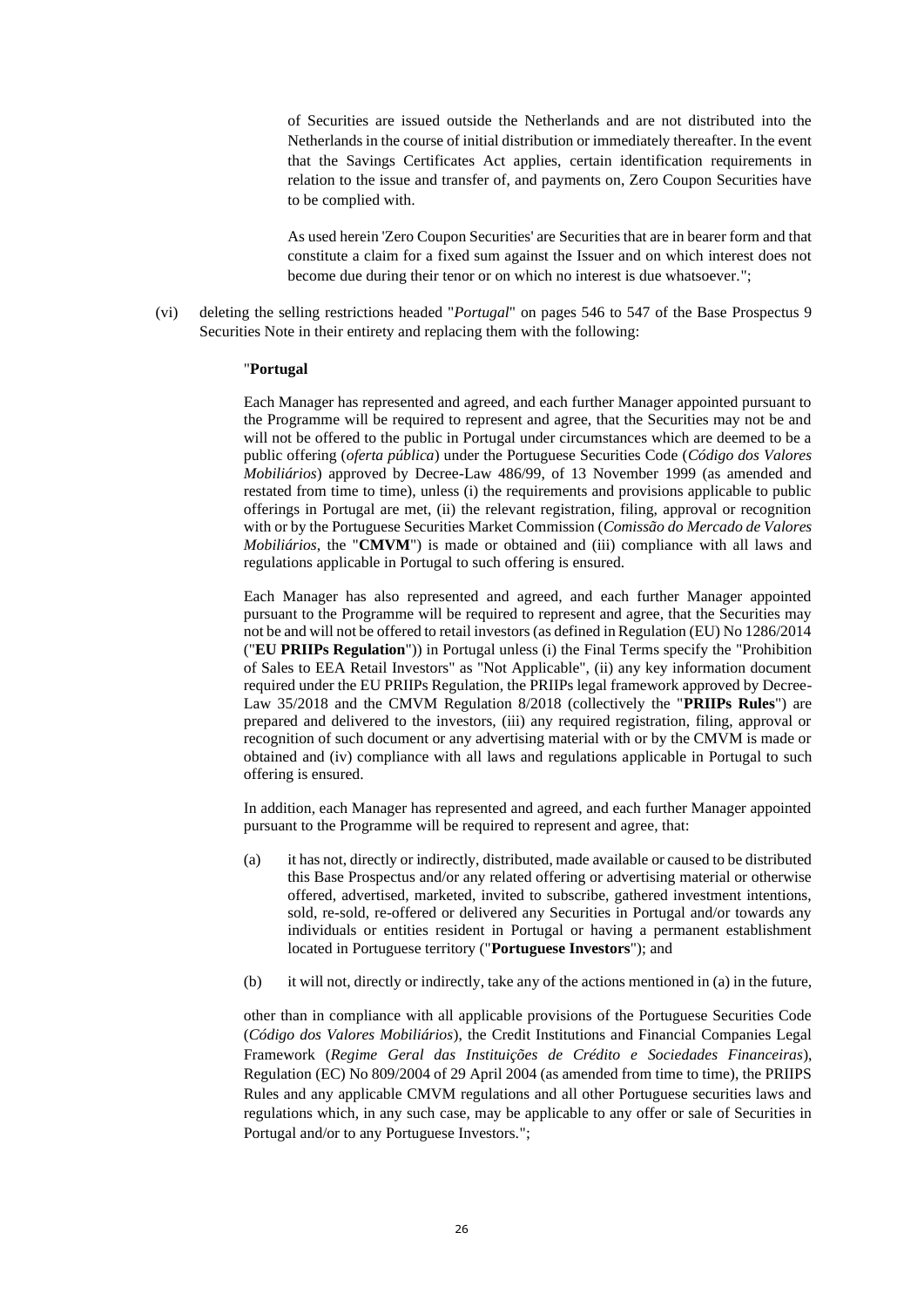(vii) deleting the selling restrictions headed "*Public Offer Selling Restrictions Under The Prospectus Regulation*" on pages 547 to 548 of the Base Prospectus 9 Securities Note in its entirety and replacing it with the following:

### "**Public Offer Selling Restrictions Under The EU Prospectus Regulation**

*Prohibition of sales to EEA Retail Investors*: Unless the Final Terms in respect of any Securities specifies the "Prohibition of Sales to EEA Retail Investors" as "Not Applicable", each Manager has represented and agreed, and each further Manager appointed under the Programme will be required to represent and agree, that it has not offered, sold or otherwise made available and will not offer, sell or otherwise make available any Securities which are the subject of the offering contemplated by this Base Prospectus as completed by the Final Terms in relation thereto to any retail investor in the European Economic Area.

For the purposes of this provision:

- (c) the expression "**retail investor**" means a person who is one (or more) of the following:
	- (i) a retail client as defined in point (11) of Article 4(1) of Directive 2014/65/EU (as amended, "**MiFID II**"); or
	- (ii) a customer within the meaning of Directive (EU) 2016/97, where that customer would not qualify as a professional client as defined in point (10) of Article 4(1) of MiFID II; or
	- (iii) not a qualified investor as defined in the EU Prospectus Regulation; and
- (d) the expression an "**offer**" includes the communication in any form and by any means of sufficient information on the terms of the offer and the Securities to be offered so as to enable an investor to decide to purchase or subscribe for the Securities.

If the Final Terms in respect of any Securities specifies "Prohibition of Sales to EEA Retail Investors" as "Not Applicable", in relation to each Member State of the European Economic Area (each, a "**Member State**"), each Manager has represented and agreed, and each further Manager appointed under the Programme will be required to represent and agree, that it has not made and will not make an offer of Securities which are the subject of the offering contemplated by this Base Prospectus as completed by the Final Terms in relation thereto to the public in that Member State except that it may, make an offer of such Securities to the public in that Member State:

- (a) if the Final Terms in relation to the Securities specifies that an offer of those Securities may be made other than pursuant to Article 1(4) of the EU Prospectus Regulation in that Member State (a "**Public Offer**"), following the date of publication of a prospectus in relation to such Securities which has been approved by the competent authority in that Member State or, where appropriate, approved in another Member State and notified to the competent authority in that Member State, provided that any such prospectus has subsequently been completed by the Final Terms contemplating such Public Offer, in accordance with the EU Prospectus Regulation, in the period beginning and ending on the dates specified in such prospectus or Final Terms, as applicable, and the Issuer has consented in writing to its use for the purpose of that Public Offer;
- (b) at any time to any legal entity which is a qualified investor as defined in the EU Prospectus Regulation;
- (c) at any time to fewer than 150 natural or legal persons (other than qualified investors as defined in the EU Prospectus Regulation), subject to obtaining the prior consent of the relevant Manager or Managers nominated by the Issuer for any such offer; or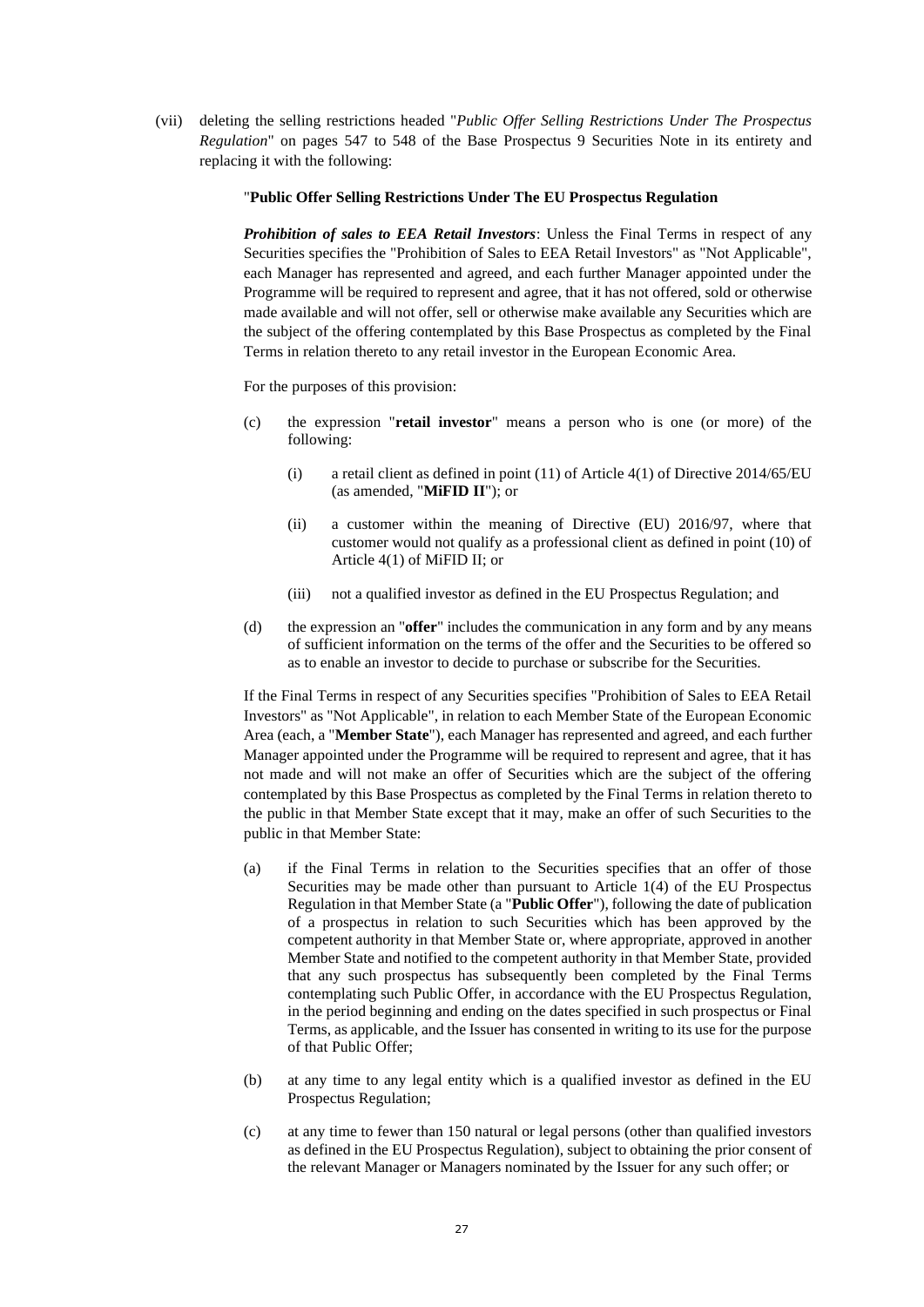(d) at any time in any other circumstances falling within Article 1(4) of the EU Prospectus Regulation,

provided that no such offer of Securities referred to in (b) to (c) (inclusive) above shall require the Issuer or any Manager to publish a prospectus pursuant to Article 3 of the EU Prospectus Regulation or supplement a prospectus pursuant to Article 23 of the EU Prospectus Regulation.

For the purposes of this provision, the expression an "**offer of Securities to the public**" in relation to any Securities in any Member State means the communication in any form and by any means of sufficient information on the terms of the offer and the Securities to be offered so as to enable an investor to decide to purchase or subscribe for the Securities and the expression "**EU Prospectus Regulation**" means Regulation (EU) 2017/1129, as amended."; and

(viii) deleting the selling restrictions headed "*United Kingdom*" on page 550 of the Base Prospectus 9 Securities Note in their entirety and replacing them with the following:

#### **"United Kingdom**

*Prohibition of sales to UK Retail Investors*: Unless the Final Terms in respect of any Securities specifies the "Prohibition of Sales to UK Retail Investors" as "Not Applicable", each Manager has represented and agreed, and each further Manager appointed under the Programme will be required to represent and agree, that it has not offered, sold or otherwise made available and will not offer, sell or otherwise make available any Securities which are the subject of the offering contemplated by this Base Prospectus as completed by the Final Terms in relation thereto to any retail investor in the United Kingdom.

For the purposes of this provision:

- (a) the expression "**retail investor**" means a person who is one (or more) of the following:
	- (i) a retail client, as defined in point (8) of Article 2 of Regulation (EU) No 2017/565 as it forms part of UK domestic law by virtue of the European Union (Withdrawal) Act 2018 of the United Kingdom (as amended, the "**EUWA**"); or
	- (ii) a customer within the meaning of the provisions of the Financial Services and Markets Act 2000 of the United Kingdom (as amended, the "**FSMA**") and any rules or regulations made under the FSMA to implement Directive (EU) 2016/97, where that customer would not qualify as a professional client, as defined in point (8) of Article 2(1) of Regulation (EU) No 600/2014 as it forms part of UK domestic law by virtue of the EUWA; or
	- (iii) not a qualified investor as defined in Article 2 of the UK Prospectus Regulation; and
- (b) the expression an "**offer**" includes the communication in any form and by any means of sufficient information on the terms of the offer and the Securities to be offered so as to enable an investor to decide to purchase or subscribe for the Securities.

If the Final Terms in respect of any Securities specifies "Prohibition of Sales to UK Retail Investors" as "Not Applicable", each Manager has represented and agreed, and each further Manager appointed under the Programme will be required to represent and agree, that it has not made and will not make an offer of Securities which are the subject of the offering contemplated by this Base Prospectus as completed by the Final Terms in relation thereto to the public in the United Kingdom except that it may make an offer of such Securities to the public in the United Kingdom: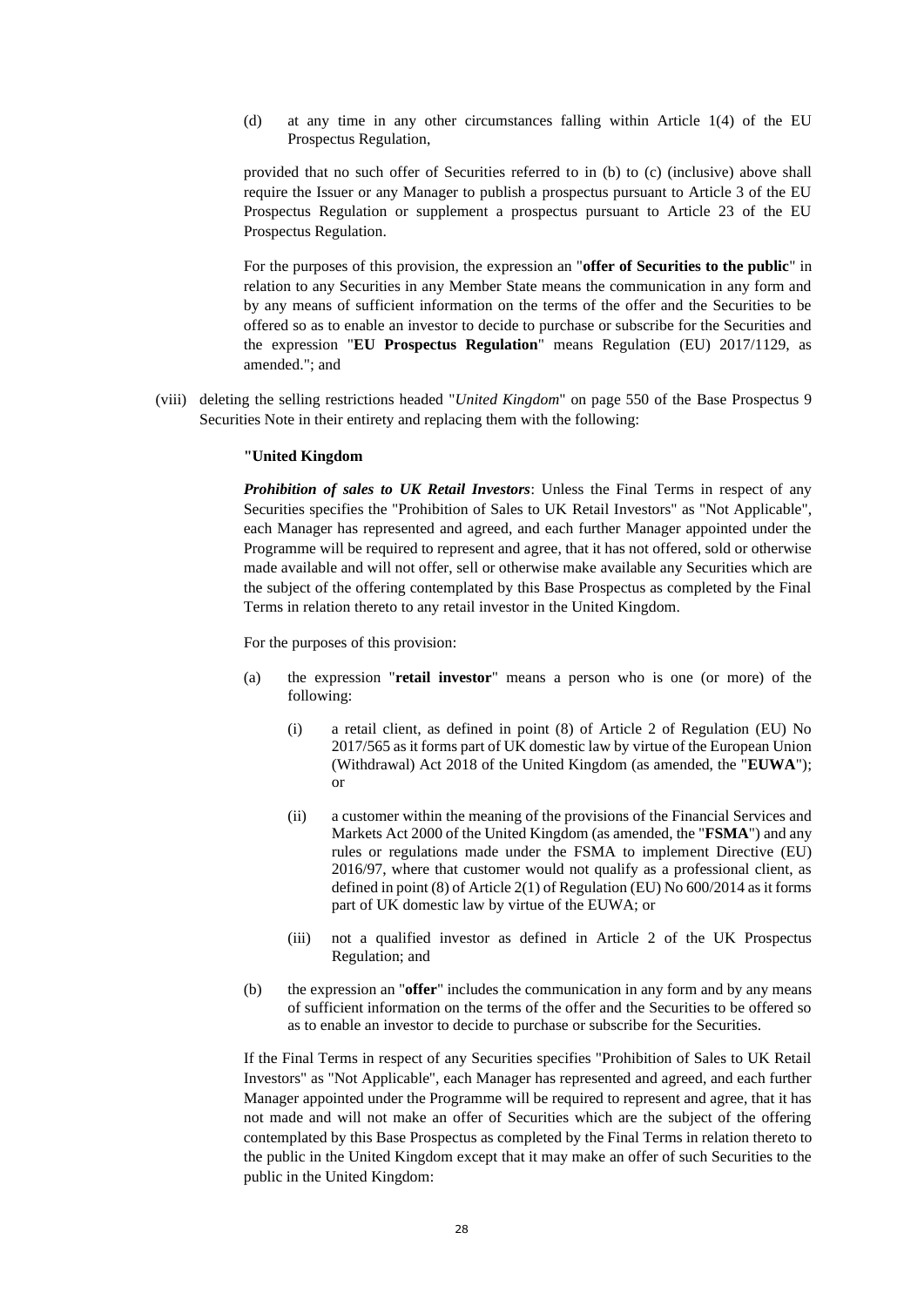- (a) if the Final Terms in relation to the Securities specify that an offer of those Securities may be made other than pursuant to section 86 of the FSMA (a "**Public Offer**"), following the date of publication of a prospectus in relation to such Securities which either (i) has been approved by the Financial Conduct Authority, or (ii) is to be treated as if it had been approved by the Financial Conduct Authority in accordance with the transitional provision in Regulation 74 of the Prospectus (Amendment etc.) (EU Exit) Regulations 2019, provided that any such prospectus has subsequently been completed by final terms contemplating such Public Offer, in the period beginning and ending on the dates specified in such prospectus or final terms, as applicable, and the Issuer has consented in writing to its use for the purpose of that Public Offer;
- (b) at any time to any legal entity which is a qualified investor as defined in Article 2 of the UK Prospectus Regulation;
- (c) at any time to fewer than 150 natural or legal persons (other than qualified investors as defined in Article 2 of the UK Prospectus Regulation) in the United Kingdom subject to obtaining the prior consent of the relevant Manager or Managers nominated by the Issuer for any such offer; or
- (d) at any time in any other circumstances falling within section 86 of the FSMA,

provided that no such offer of Securities referred to in (b) to (d) above shall require the Issuer or any Dealer to publish a prospectus pursuant to section 85 of the FSMA or supplement a prospectus pursuant to Article 23 of the UK Prospectus Regulation.

For the purposes of this provision, the expression an "**offer of Securities to the public**" in relation to any Securities means the communication in any form and by any means of sufficient information on the terms of the offer and the Securities to be offered so as to enable an investor to decide to purchase or subscribe for the Securities and the expression "**UK Prospectus Regulation**" means Regulation (EU) 2017/1129 as it forms part of UK domestic law by virtue of the EUWA and regulations made thereunder.

*Other regulatory restrictions*: Each Manager has represented and agreed, and each further Manager appointed under this Programme will be required to represent and agree, that:

- (a) *Financial Promotion*: it has only communicated or caused to be communicated and will only communicate or cause to be communicated an invitation or inducement to engage in investment activity (within the meaning of section 21 of the FSMA) received by it in connection with the issue or sale of any Securities in circumstances in which section 21(1) of the FSMA would not, if it was not an authorised person, apply to the Issuer; and
- (b) *General Compliance*: it has complied and will comply with all applicable provisions of the FSMA and the Financial Conduct Authority Handbook with respect to anything done by it in relation to any Securities in, from or otherwise involving the United Kingdom.".

# **L) Amendments to the section entitled "Important Legal Information"**

The section entitled "*Important Legal Information*" on pages 553 to 559 of the Base Prospectus 9 Securities Note shall be amended by:

(i) deleting the heading and the first paragraph of the sub-sub-section entitled "*Public Offers and Consent – Public Offers"* on page 553 of the Base Prospectus 9 Securities Note in their entirety and replacing them with the following text:

# "*Public Offers for the purposes of the EU Prospectus Regulation*

Certain tranches of Securities may, subject as provided below, be subsequently resold, finally placed or otherwise offered by financial intermediaries in circumstances where there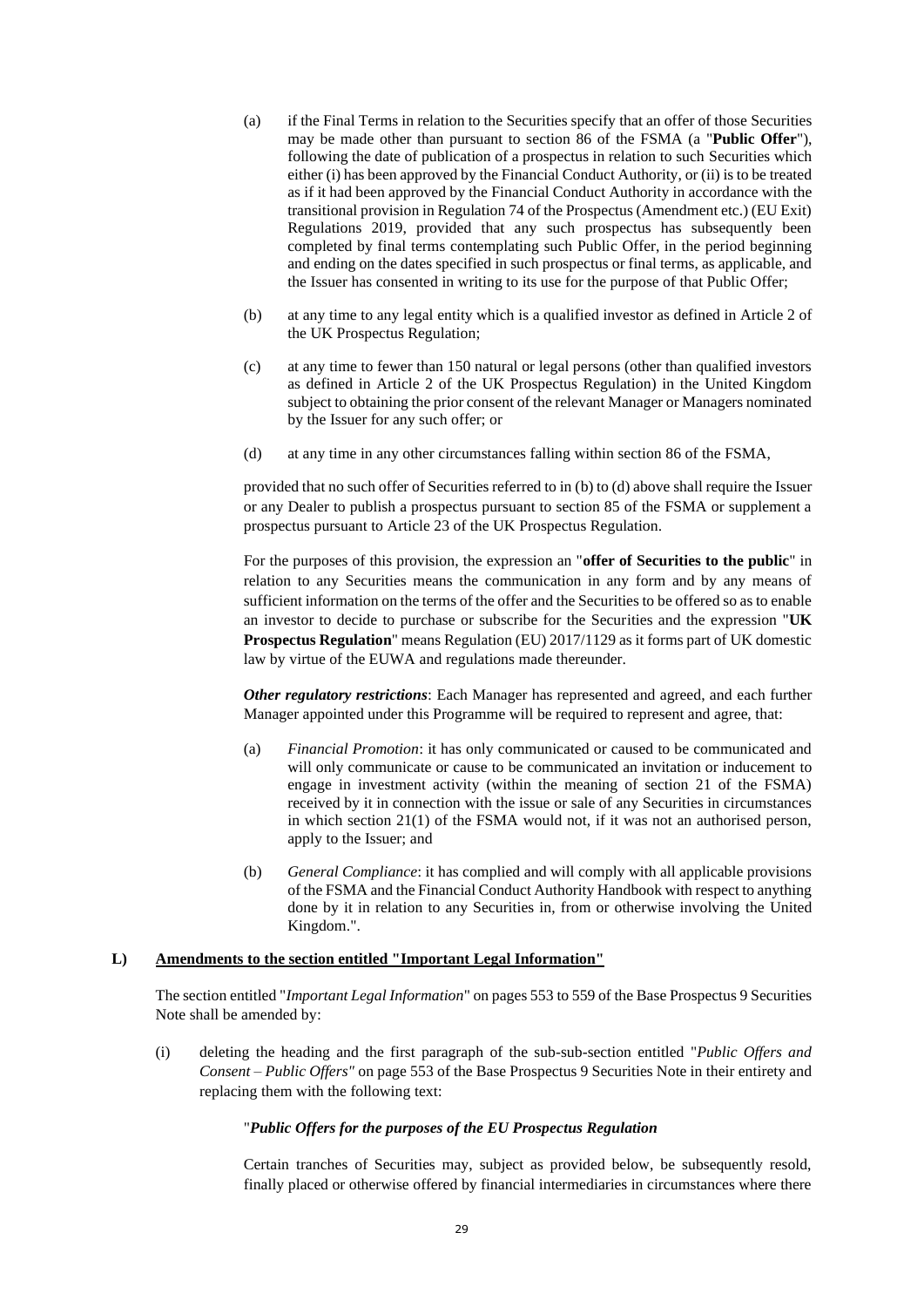is no exemption from the requirement to publish a prospectus under the EU Prospectus Regulation. Any such resale, placement or offer is referred to in the Base Prospectus as a 'Public Offer'. Any person making or intending to make a Public Offer of Securities must do so only with the consent of the Issuer and subject to and in accordance with the relevant conditions to such consent – see '*Consent to the use of the Base Prospectus for the purposes of the EU Prospectus Regulation*' below.";

- (ii) in respect of the sub-sub-section entitled "*Public Offers and Consent – Consent to the use of the Base Prospectus*" on pages 553 to 554 of the Base Prospectus 9 Securities Note:
	- (1) replacing the heading of such sub-sub-section with the new heading "*Public Offers and Consent – Consent to the use of the Base Prospectus for the purposes of the EU Prospectus Regulation*";
	- (2) deleting the first paragraph in such sub-sub-section in its entirety and replacing it with the following:

"In connection with a Public Offer of Securities in a Public Offer Jurisdiction during the Offer Period as described in the Final Terms, the Issuer consents or (in the case of (b) (General Consent)) offers to grant its consent to the use of the Base Prospectus (as supplemented from time to time) and Final Terms (and accepts responsibility for the information contained in the Base Prospectus (as supplemented from time to time) and Final Terms in relation to any person who purchases Securities in such Public Offer made by an Authorised Offeror), by or to (as applicable) each of the following financial intermediaries, in each case subject to compliance by such financial intermediary with the Conditions to Consent (as described below) (each, an "**Authorised Offeror**"):"; and

- (3) replacing the list of Public Offer Jurisdictions set forth in paragraph (a) (*Public Offer Jurisdiction(s)*) with the following:
	- "(a) **Public Offer Jurisdiction(s)**: the Public Offer is only made in Belgium, Denmark, Finland, France, Ireland, Italy, Luxembourg, Malta, the Netherlands, Norway, Portugal, Spain and/or Sweden, as specified in the Final Terms (the "**Public Offer Jurisdiction(s)**");";
- (iii) inserting the following new sub-sub-sections immediately after the sub-sub-section entitled "*Public Offers and Consent – Consent to the use of the Base Prospectus*" on page 554 of the Base Prospectus 9 Securities Note:

## "*Public Offers for the purposes of the FSMA*

Certain tranches of Securities may, subject as provided below, be subsequently resold, finally placed or otherwise offered by financial intermediaries in circumstances where there is no exemption from the requirement to publish a prospectus under the FSMA. Any such resale, placement or offer is referred to in the Base Prospectus as a 'Public Offer'. Any person making or intending to make a Public Offer of Securities must do so only with the consent of the Issuer and subject to and in accordance with the relevant conditions to such consent – see '*Consent to the use of the Base Prospectus for the purposes of the FSMA*' below.

**Other than as set out immediately below, neither the Issuer nor any of the Managers has authorised (nor do they authorise or consent to the use of the Base Prospectus (or Final Terms) in connection with) the making of any Public Offer of Securities by any person in any circumstances. Any such unauthorised offers are not made on behalf of the Issuer or any of the Managers or Authorised Offerors (as defined below) and none of the Issuer or any of the Managers or Authorised Offerors has any responsibility or liability for the actions of any person making such offers. Any Public Offer made without the consent of the Issuer is unauthorised and none of the Issuer or any of the**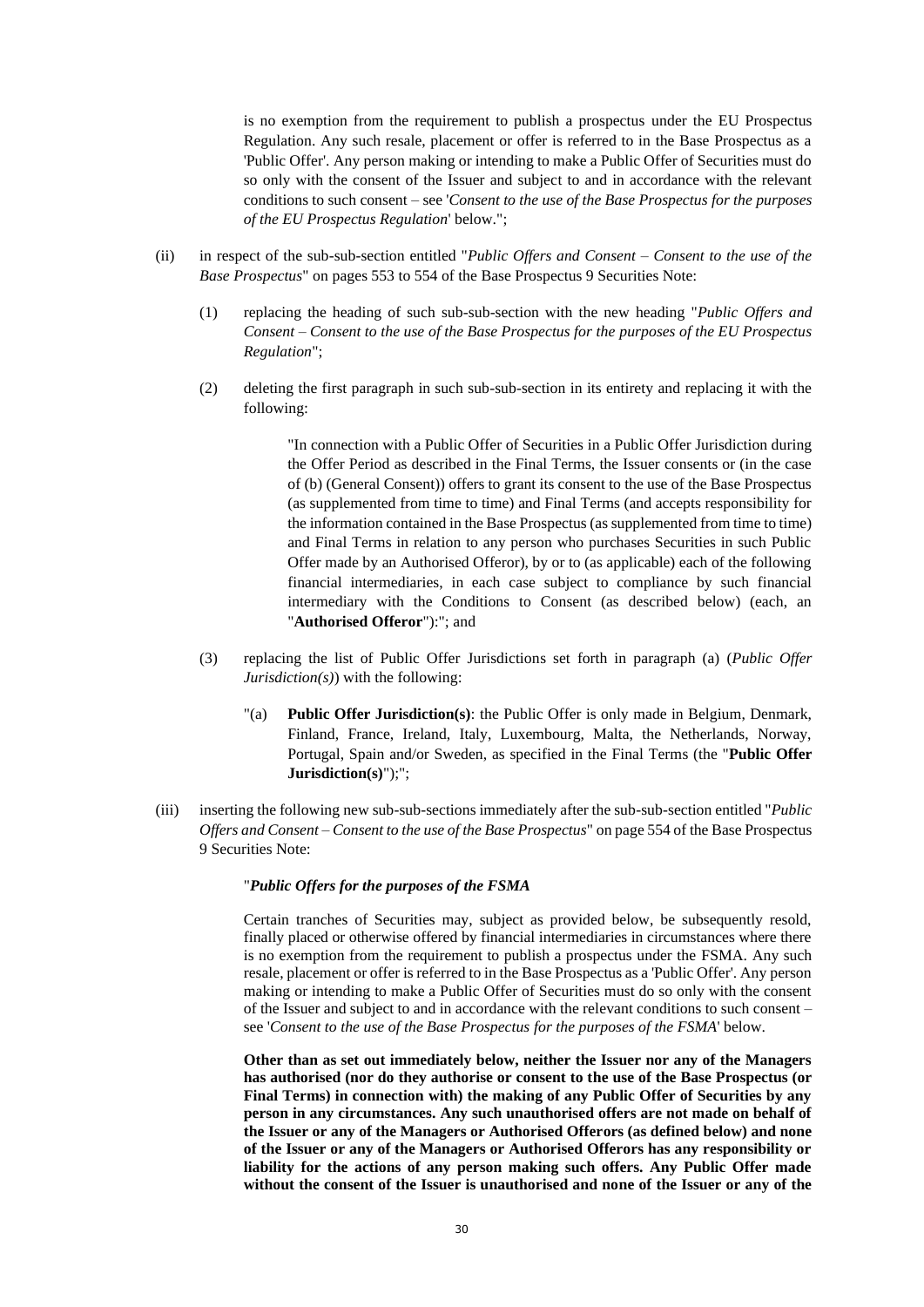**Managers or Authorised Offerors accepts any responsibility or liability for the actions of the persons making any such unauthorised offer. Any persons to whom an offer of any Securities is made should enquire whether a financial intermediary is an Authorised Offeror.**

#### *Consent to the use of the Base Prospectus for the purposes of the FSMA*

In connection with a Public Offer of Securities in the United Kingdom during the Offer Period as described in the Final Terms, the Issuer consents or (in the case of (b) (*General Consent*)) offers to grant its consent to the use of the Base Prospectus (as supplemented from time to time) and Final Terms (and accepts responsibility for the information contained in the Base Prospectus (as supplemented from time to time) and Final Terms in relation to any person who purchases Securities in such Public Offer made by an Authorised Offeror), by or to (as applicable) each of the following financial intermediaries, in each case subject to compliance by such financial intermediary with the Conditions to Consent (as described below) (each, an "**Authorised Offeror**"):

- (a) **Specific Consent**: each financial intermediary which either:
	- (i) is expressly named as an Initial Authorised Offeror in the Final Terms; or
	- (ii) is expressly named as an Authorised Offeror on the Issuer's website: (*https://www.home.barclays/investor-relations/fixed-incomeinvestors/prospectus-and-documents/structured-securities-final-terms*) (in which case, its name and address will be published on the Issuer's website); and
- (b) **General Consent**: if Part B of the Final Terms specifies 'General Consent' as applicable, each financial intermediary which both:
	- (i) is authorised to make such offers under the FSMA; and
	- (ii) accepts the offer by the Issuer by publishing on its website the following statement (with the information in square brackets duly completed with the relevant information) (the "**Acceptance Statement**"):

"*We, [specify name of financial intermediary], refer to the offer of [specify title of securities] (the "Securities") described in the Final Terms dated [specify date] (the "Final Terms") published by Barclays Bank PLC (the "Issuer"). In consideration of the Issuer offering to grant its consent to our use of the Base Prospectus (as defined in the Final Terms) in connection with the Public Offer of the Securities in the United Kingdom during the Offer Period and subject to and in accordance with the conditions set out in the Final Terms and Base Prospectus, we accept the offer by the Issuer. We confirm that we are authorised under the FSMA to make, and are using the Base Prospectus in connection with, the Public Offer accordingly. Terms used herein and otherwise not defined shall have the same meaning as given to such terms in the Base Prospectus and Final Terms*."

The consent of the Issuer referred to in (a) and (b) above is subject to compliance by the relevant financial intermediary with the following conditions (the "**Conditions to Consent**"):

- (a) **Public Offer Jurisdiction(s)**: the Public Offer is only made in the United Kingdom, as specified in the Final Terms (the "**Public Offer Jurisdiction(s)**");
- (b) **Offer Period**: the Public Offer is only made during the offer **period** specified in the Final Terms (the "**Offer Period**"); and
- (c) **Other**: each of the other conditions (if any) provided in the Final Terms.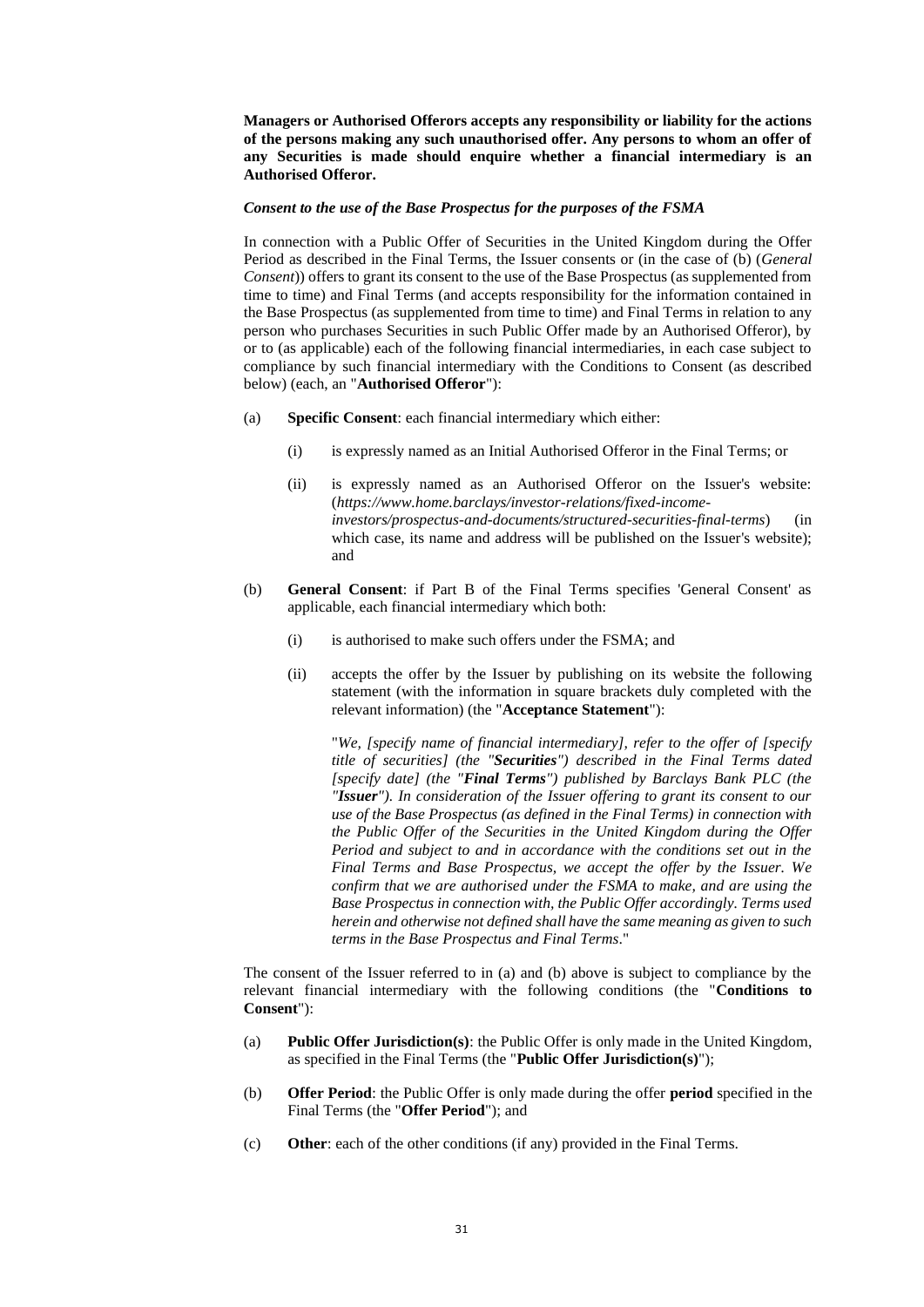The consent referred to above relates to Offer Periods occurring within 12 months from the date of the Base Prospectus.

The Issuer may give consent to one or more additional Authorised Offerors in respect of a Public Offer after the date of the Final Terms, discontinue or change the Offer Period, and/or remove or add conditions to consent and, if it does so, such information will be published at: (*https://www.home.barclays/investor-relations/fixed-income-investors/prospectus-anddocuments/structured-securities-final-terms)*. Any new information with respect to Authorised Offerors unknown at the time of the approval of the Base Prospectus or the filing of the Final Terms will be published and can be found at: (*https://www.home.barclays/investor-relations/fixed-income-investors/prospectus-anddocuments/structured-securities-final-terms)*.

Neither the Issuer nor any Manager has any responsibility for any of the actions of any Authorised Offeror, including their compliance with applicable conduct of business rules or other local regulatory requirements or other securities law requirements in relation to an offer.

**Any offer or sale of Securities to an investor by an Authorised Offeror will be made in accordance with any terms and other arrangements in place between such Authorised Offeror and such investor, including as to price, allocations and settlement arrangements. Where such information is not contained in the Base Prospectus or Final Terms, it will be the responsibility of the applicable financial intermediary at the time of such offer to provide the investor with that information and neither the Issuer nor any Manager or other Authorised Offeror has any responsibility or liability for such information.**

**Any Authorised Offeror falling within (b) (***General Consent***) above using the Base Prospectus in connection with a Public Offer is required, for the duration of the relevant Offer Period, to publish on its website the Acceptance Statement.**"; and

- (iv) in respect of each italicised legend under paragraphs (a) to (h) of the sub-sub-section entitled "*Fungible issuances*" on pages 554 to 559 of the Base Prospectus 9 Securities Note:
	- (1) replacing the expression "for the purposes of Article 8 of the Prospectus Regulation" on the second line with the expression "[for the purposes of Article 8 of [the EU Prospectus Regulation] [Regulation (EU) 2017/1129 (as amended, the "**EU Prospectus Regulation**"]] [for the purposes of Article 8 of [the UK Prospectus Regulation] [Regulation (EU) 2017/1129 as it forms part of UK domestic law by virtue of the European Union (Withdrawal) Act 2018 (as amended) and regulations made thereunder (as amended, the "**UK Prospectus Regulation**")]]"; and
	- (2) replacing the expression "for the purposes of Article 8(6) of the Prospectus Regulation" on the ninth line with the expression "[for the purposes of Article 8(6) of the [EU Prospectus Regulation] [UK Prospectus Regulation]]".

#### **M) Amendments to the section entitled "General Information"**

The section entitled "*General Information*" on pages 560 to 566 of the Base Prospectus 9 Securities Note shall be amended by:

(i) deleting the subsection entitled "*Base Prospectus and supplements*" on page 560 of the Base Prospectus 9 Securities Note in its entirety and replacing it with the following text:

#### "**Base Prospectus and supplements**

This Base Prospectus may be used for a period of one year from its date in connection with a public offer of Securities in the EEA, or for the listing and for any admission to trading of a Series. A revised Base Prospectus will be prepared in connection with the listing of any Series issued after such period.